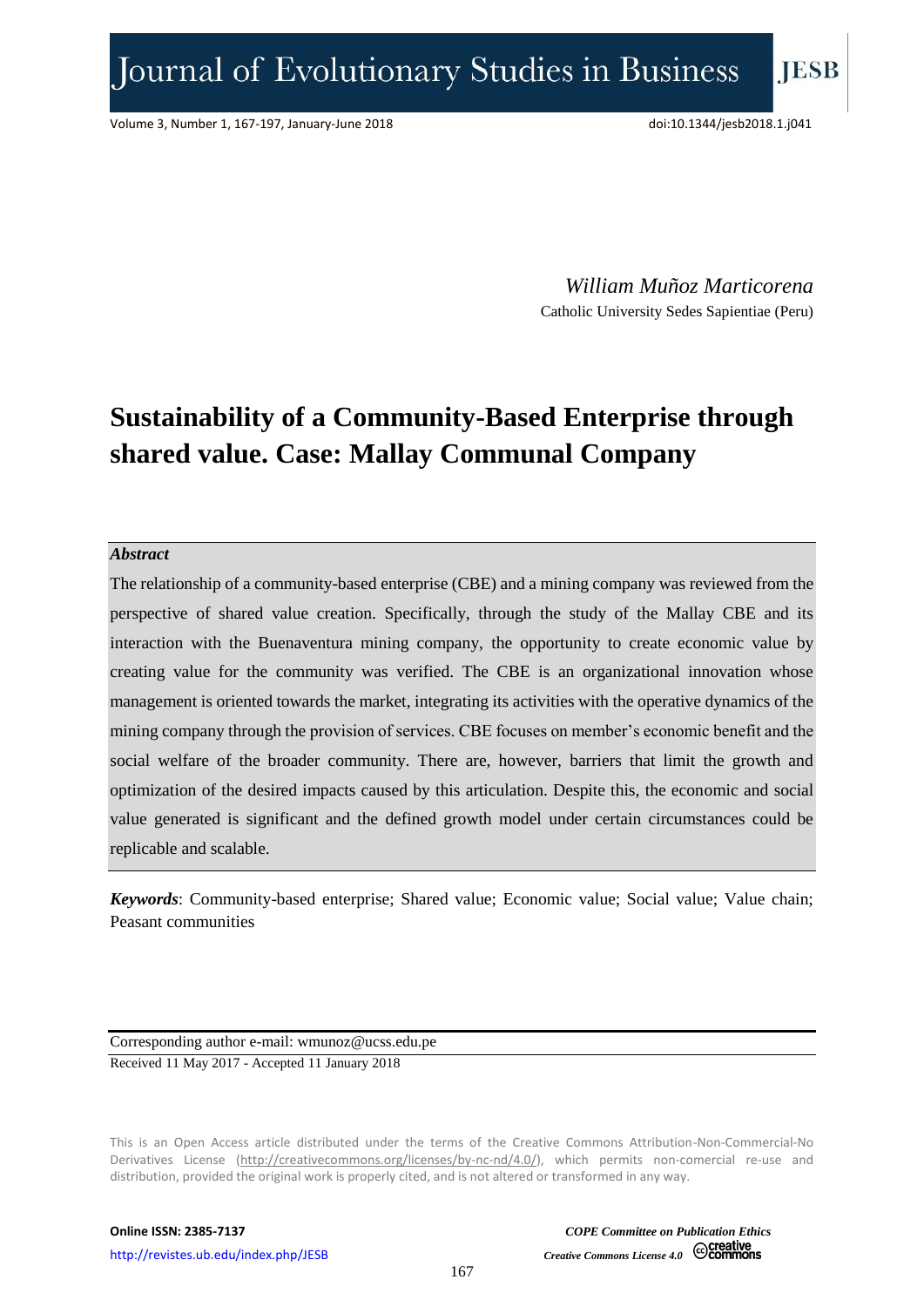**IESB** 

### **Introduction**

As referred to by Soviana (2015) and, Orozco-Quintero and Davidson-Hunt (2010), in the last decades CBEs have emerged as an alternative to the paternalistic approach in solving communal issues, such as environmental and poverty problems, in developing countries. CBEs have increased their recognition as a sustainable way of maintaining community autonomy and adapting to economic and political changes (Handy et al. 2011).

Given the potential of the CBE model to create value and be sustainable, it is useful to review its organizational design (Soviana 2015), as well as how cooperation can create economic or sociocultural value for its members. These observations raise some questions that are relevant to academy, policy makers and those responsible for the management of community relations in companies. Is there a detailed research on CBE that shows definitions, its organizational architecture and its critical success factors? Under what conditions could there be a relationship of mutual benefit between a CBE and a mining company? How can the government of a CBE be reconciled with the peasant community?

Certain authors have attempted to construct a conceptual framework of CBE. Among them, Peredo and Chrisman (2006), based precisely on a case in the Andean highland of Peru. As well as, Somerville and McElwee (2011), they reach detailed characteristics of the CBE in relation to its multiple strategic objectives, the improvement of the value created by the community and its critical activities to reach their goals.

Also in Peru, according to the Institute of Common Good (2016), there were 10,529 communities (peasants and natives) that control 63 million hectares of the country's surface (49.1% of the territory) and 35 million hectares of forest (47.3% of the national forest area).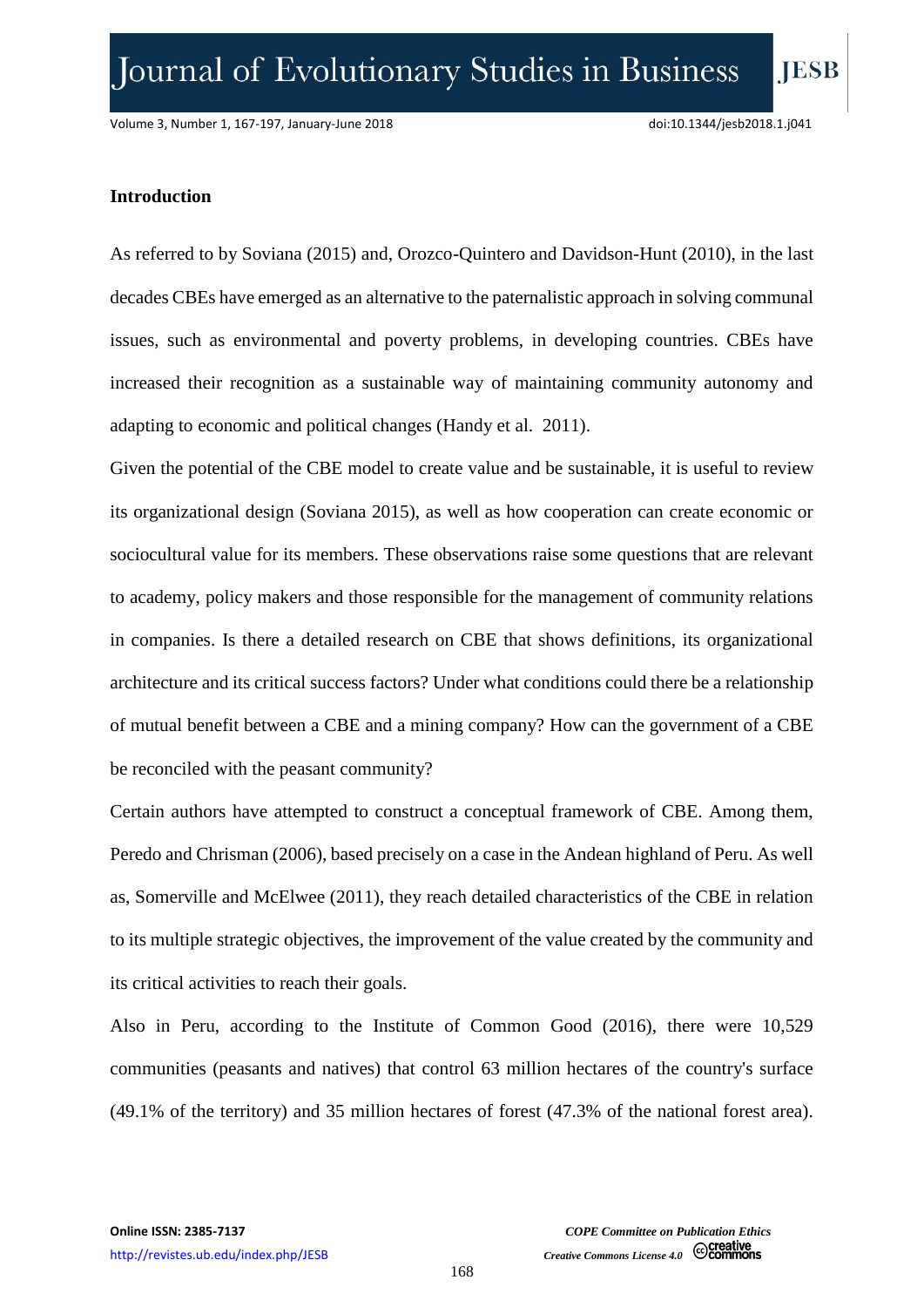Both are significant magnitudes. Then, of the total communities, 6,230 would be peasant communities, which would house approximately 1'106,690 families and 4'560,000 people. It is known that these peasant communities are located, especially in the Andean highland, more than 3,000 meters above sea level. They also present the following characteristics: (a) deficiencies in basic services and infrastructure; (b) limited income derived from its main economic activities, such as low productivity and livestock farming, and (c) its population has a poverty level of 49.0% and extreme poverty of 16.5% (National Institute of Statistics [ INEI], 2016).

In contrast, the great mining potential of Peru is internationally recognized. Thus, Behre Dolbear, the prestigious US consultant in his report: *Where to invest 2015*, placed Peru in the sixth place in its ranking of best destinations for mining investment. Similarly, the Fraser Institute, a leading Canadian think tank, in its 2016 *Survey of mining companies* (Jackson and Green 2016) ranked the country 28th out of 104 jurisdictions (countries and provinces) on its list of most attractive places for mining investment. Valuing, among other aspects: (a) mining potential, (b) political stability, (c) environmental regulation and (d) energy costs.

However, the Fraser Institute warned that future investment would be postponed if the government does not uphold the agreed land access agreements between mining companies and communities (Jackson and Green 2016). Furthermore, the publication *PWC Mining Survey 2016 - Perceptions on Risks and Opportunities of Investing in Peru's mining sector* (PWC 2016), identified as the main challenge for the growth and development of the Mining sector in Peru the relationship with the local communities, and the definition of strategies for the management and reduction of social conflicts.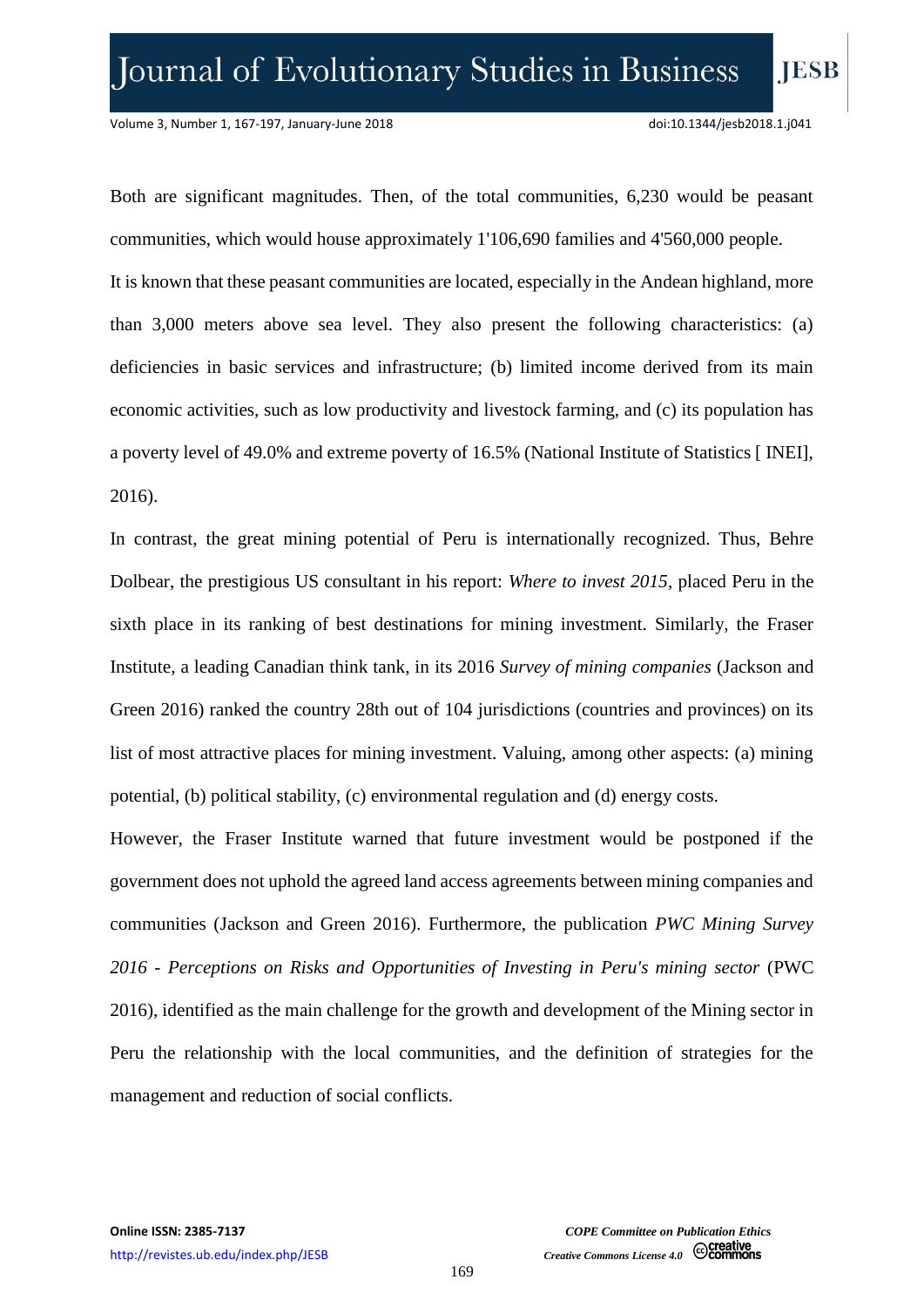Equally, it is important to mention that, according to the Ombudsman's Office (2017), 144 out of a total of 212 social conflicts identified, correspond to a socio-environmental nature (67.9%). These confronted, basically, peasant communities with mining operations. The fundamental reasons were the breach of commitments, or environmental damages.

On the other hand, the Political Constitution of Peru of 1993 recognizes the autonomy of the peasant communities. Thus, the government grants these people, in an extraordinary way, the status of legal entities. In addition, they are empowered: (a) by the Private Investment Law for the development of economic activities in national territory and at the lands of the peasant and native communities (Law No. 26505, 1995) and (b) through the Supreme Decree N. 045-93- AG (1993) to carry out economic activities through communal and multi-communal enterprises.

In this context, emerge the Mallay peasant community, which is located in the district and province of Oyon, Lima region. It has property titles since 1712 and owns a total area of 6,803 hectares. According to a census carried out by the National Institute of Statistics and Informatics (INEI) in November 2007, the population of the Mallay community was 522 inhabitants, of this amount, about 50 percent were in some state of poverty (extreme or non-extreme). Also, the level of educational achievement was moderate, due to the fact that the majority of settlers only have accessed to basic education. 24 percent of their residents lacked their own housing, and 42 percent of the working-age population (EAP) does not constituted an economically active population (EAP). The main economic activities in Oyon were agriculture, livestock and mining (Muñoz 2012; Figueroa 2016).

For its part, Buenaventura is a major mining company producing precious metals and holder of mining rights in Peru. Since its inception in 1953, it has focused on the exploration and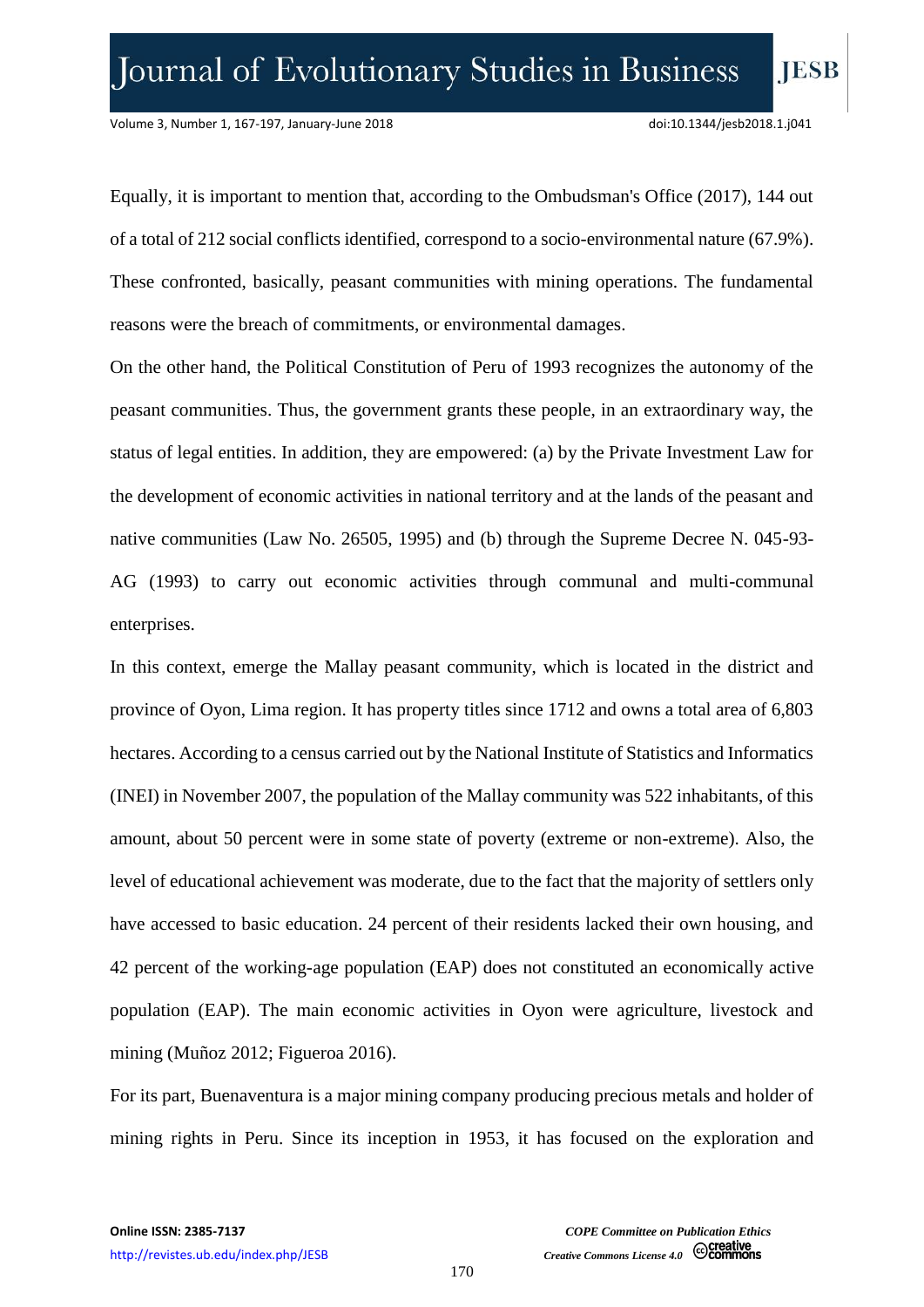exploitation of its own operations and through projects developed in partnership with third parties. Buenaventura also has a significant shareholding in Minera Yanacocha S.R.L., the largest gold producer in Latin America (Compañía Buenaventura 2016).

This article aims to clearly identify the characteristics of a CBE (structure, values and critical success factors) and, secondly, in the case of Mallay, discover, through the shared value criteria, those aspects that have achieved develop jointly with the Buenaventura mine that has allowed them to create economic and social value, as well as, barriers to growth and diversification. These questions will try to solve both the theoretical part (section 2) and the descriptive part of CBE Mallay (sections 3 and 4), sections 5 and 6 will detail the opportunity to relate with Buenaventura and the strategy followed from the perspective of shared value. Finally, we will discuss the case and reach certain conclusions (sections 7 and 8).

#### **Theoretical Framework for Research**

Regarding the categorization of CBE, Knudsen and Erikson (2002) have suggested that the perspective of organizational economics should be used, in the same sense, Gibbons and Roberts (2012) have recommended using economic logic and methodology to understand existence, nature, design and performance of organizations.

Then, in line with Greenwood and Miller (2010), the types of organizations can be differentiated according to their different purposes, interest groups, strategies and reasons. For their part, Hannan and Freeman (1986) argued that four dimensions reflect the long-term strategy of an organization and, therefore, can be used as a basis to classify organizational forms: (1) stated objectives, (2) forms of authority, (3) basic technology and (4) marketing strategy.

In addition, as pointed out by Puranam, Alexis and Reitzing (2014, 163), organizations always share common features: (a) a multi-stakeholder system with (b) identifiable boundaries and (c)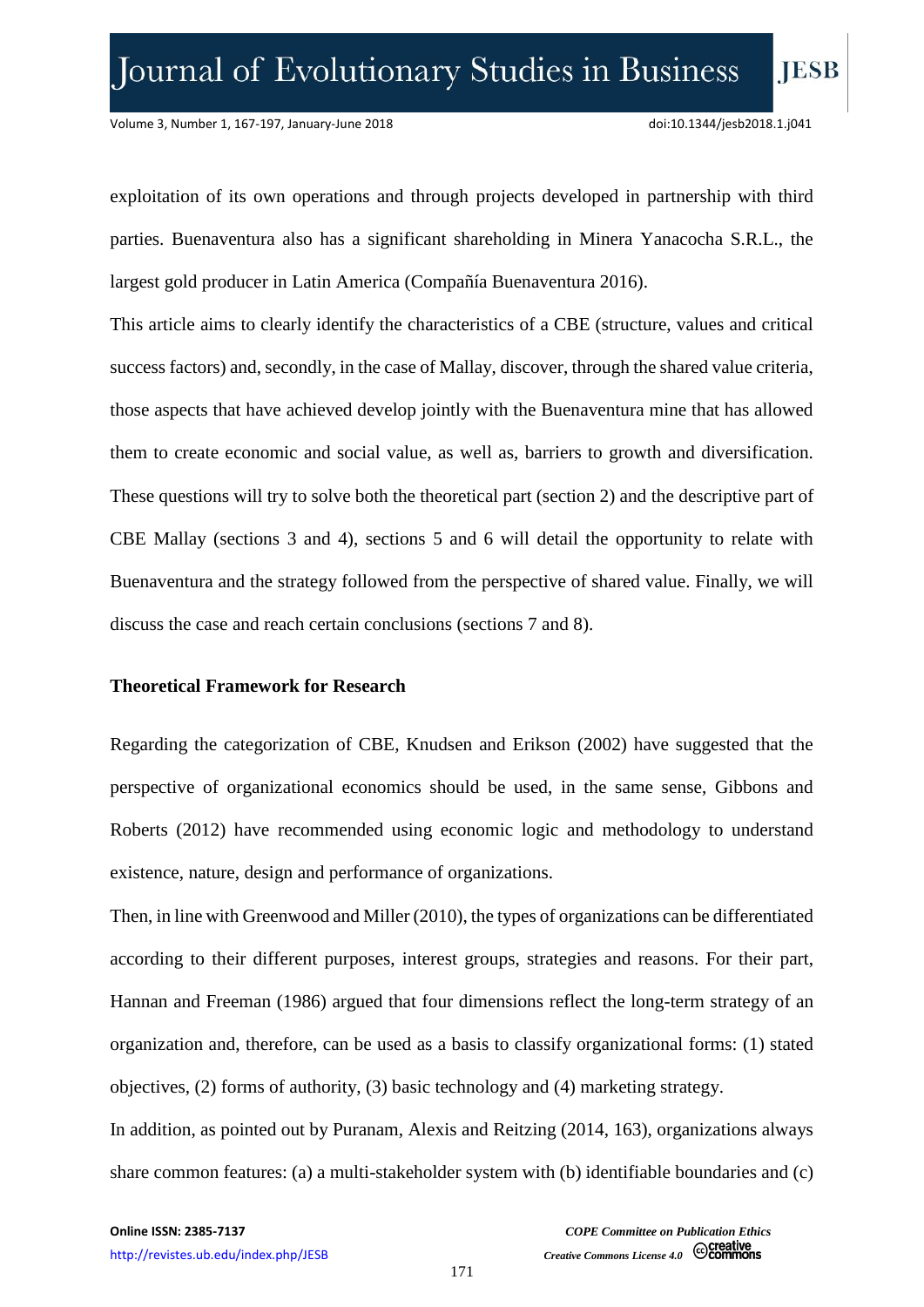a set of objectives towards which (d) the efforts of the interested parties are oriented. Now, two aspects would be fundamental to classify an organization, namely the objectives of the organization and the architecture (Soviana 2015).

The evaluation of the CBE models is difficult since a comprehensive understanding of the organizational structure of CBE is quite incipient (Soviana 2015). Consequently, therefore, the support of relevant examples is required, this document will examine the architectural varieties available under the CBE terminology in an attempt to define a model.

Thus, according to Peredo and Chrisman (2006, 310), a CBE would aim to pursue the economic and social objectives of their community, both individually and as a group, in the short and long term. However, the empirical evidence would show a variety of objectives. In this way, some CBEs would aim to achieve multiple objectives. For example, Ugandan CBEs aimed to generate additional income, develop strategic alliances between CBE and external persons, and develop products that respect the environment (FAO 2005).

Meanwhile, CBE of Karnataka in India (Handy et al. 2011) would pursue purely economic objectives and the alleviation of poverty. However, tourism CBEs in Kenya have evolved as an extension of the conservation agenda to increase community cooperation on the development agenda (Manyara and Jones 2007).

However, some CBEs are oriented towards the benefit of their members and others extend their services to the local community in general. Thus, CBE San Juan in Mexico considers forest as a common good, whose exploitation should benefit all members of the community, generating social development by appropriating the economic value of the forest (Orozco-Quintero and Davidson-Hunt 2010). Nonetheless, the Ugandan CBE benefits only the members of the company (FAO 2005).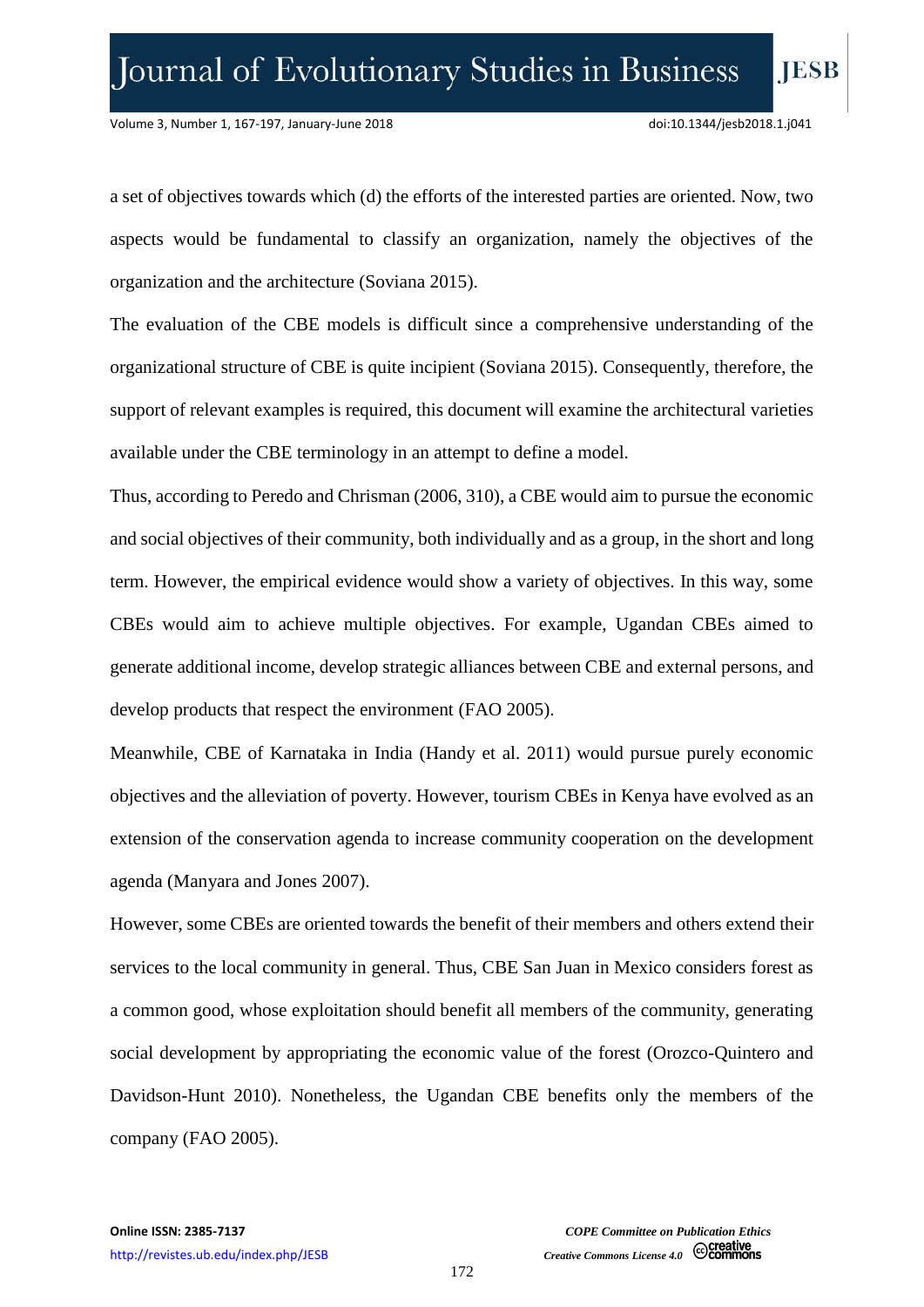Like any other company, CBEs would be destined to be sustainable and durable. However, some CBEs achieve their autonomy quickly and for many years and others do not survive without outside help. Such is the case of CBE San Juan, which is profitable and has been for more than 28 years (Orozco-Quintero and Davidson-Hunt 2010). On the contrary, a CBE from Botswana needed donations from collaborating agencies to overcome their break-even point after 16 years (Stone and Stone 2011).

Another characteristic of CBE is to provide, as an additional benefit for its members, education and training. The same ones that are intended to increase the operational capacity of the company. In this way, the Mexican CBEs contract technical and marketing assistance (Humphries eta al. 2012), African CBE trains its members in marketing and development (FAO 2005), as well as sustainable management of resources and social organization (Thoma and Camara 2005).

As for the architecture of a CBE, it defines a community as an aggregation of people who share a geographical location, a culture, an ethnic origin or other relational characteristics (Peredo and Chrisman 2006, 315). It can be constituted by some members of the community, in the whole community or by several communities (Handy et al. 2011).

In reference to the participation of the community in the accomplishment of the tasks, this can vary and the members could assume functions of owners, managers and employees of CBE. In the same way, the degree of participation and the type of activities dealt with could vary among the members of the community (Peredo and Chrisman 2006). The organizational structure of the CBE could be similar to that of the community directive (Thoma and Camara 2005) or be clearly separated between administrative and institutional structures (Orozco-Quintero and Davidson-Hunt 2010). The limitations of human capital would force strategic tasks to be carried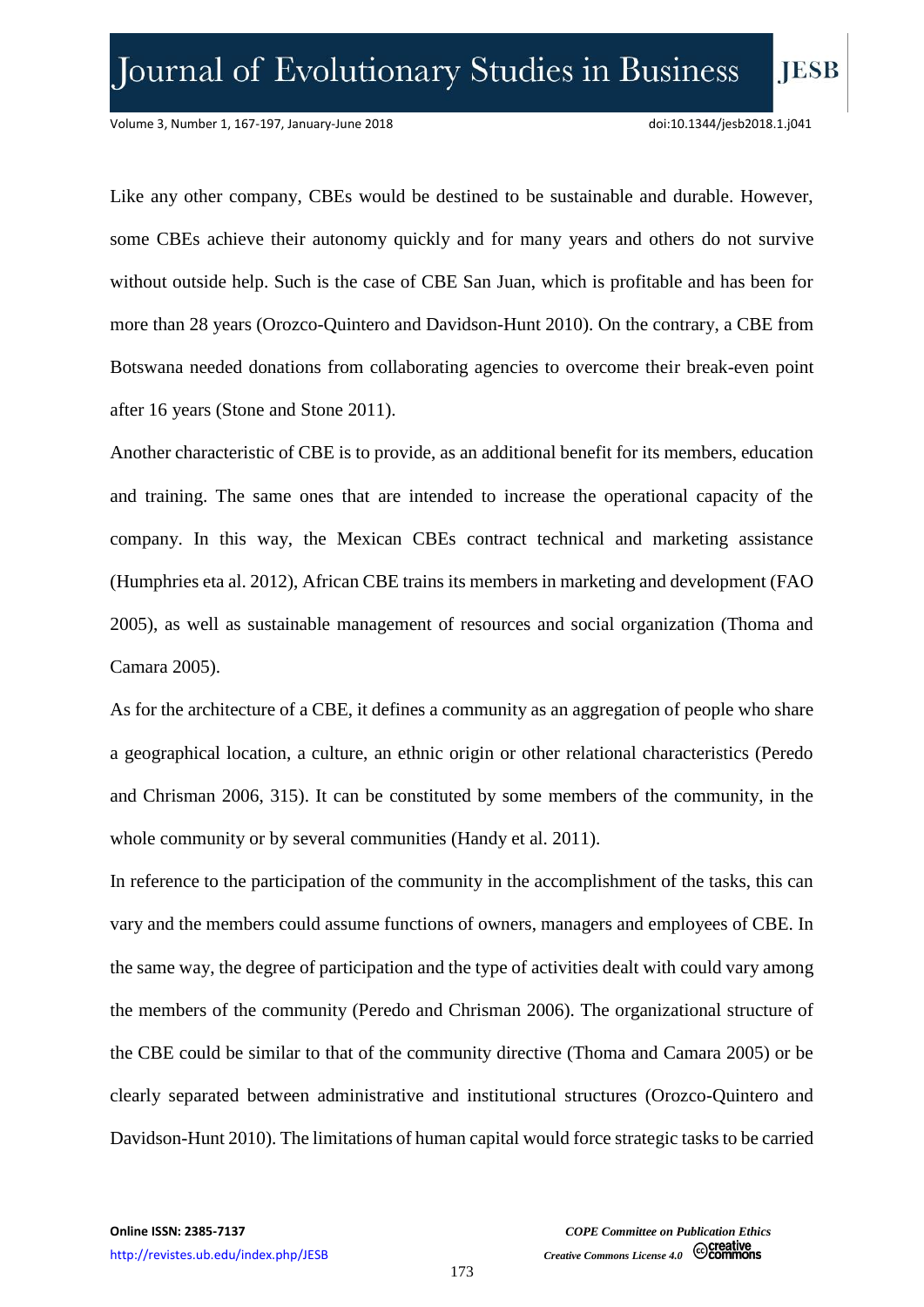out by external persons or local groups of leaders or elites, while the operational tasks would be carried out by the majority of the members of the community (Timsina 2005; Manyara and Jones 2007).

As suggested by Soviana (2015), a CBE model would show certain characteristics: (a) in the first place, it would refer to people who share a common geographic area and culture; (b) then the membership may be open and voluntary for all members of the community; (c) thereafter, a CBE could have one or multiple objectives; (d) the beneficiaries could be only for some members of the CBE or for the community as a whole; (e) the economic participation of the members could consist of financial capital (not very frequent) or share communal assets (usually common natural resources) and, (f) in terms of decision making, this can be complete, when the CBE, is planned and managed in its entirety by the community; with active participation, when the CBE provides community goods and financial capital and resources are foreign.

After describing a CBE, we will present a strategy of growth and diversification for the communal enterprise, the same one that focuses on the development of a supplier relationship with a large company, a mining company, for example, for this purpose will be useful the conceptual framework of shared value, which we will discuss.

As highlighted by Porter and Kramer (2006; 2011), successful companies need a healthy society. In this sense, the educational, health and equal opportunities aspects would be basic elements for a productive workforce, competitive suppliers and an innovative community. The researchers considered that good governance, the rule of law and property rights are essential for efficiency and innovation. In addition, they added that a healthy society would create a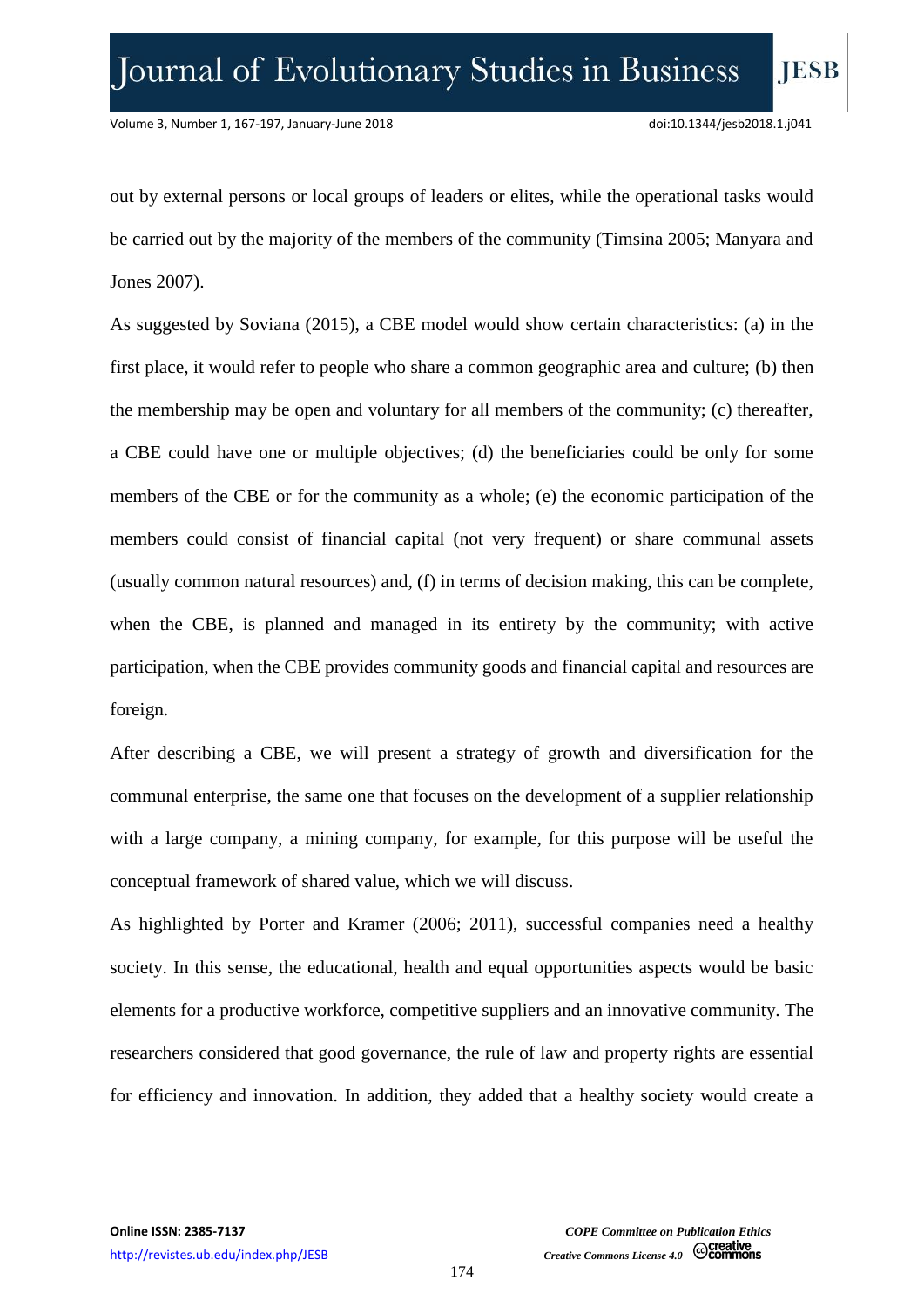growing demand for the company, satisfying more human needs and growing aspirations (Porter and Kramer 2006).

In relation to extractive activities on poor community lands, it can be inferred that the more closely related a social problem is to the business of the enterprise, the greater the opportunity to take advantage of the company's resources to benefit society (Porter and Kramer 2006). Moreover, if one considers that there is a very wide perception that companies prosper at the expense of the rest of the community and generate social, environmental and economic problems (Porter and Kramer 2011). Along these lines, Sachs (2008) pointed out that the essence of corporate social responsibility is that companies make their technologies available to those who can benefit from them, which is called technological transferences; It also suggested that, in contexts of limited resources and low human capital, activities should be concentrated in order to save money. This will alleviate constraints on skills, management capabilities or infrastructure in the economic sphere.

Similarly, Porter and Kramer (2011) suggested, in turn, that many corporations maintain an obsolete approach to value creation. These organizations prioritize the optimization of short run financial performance, thereby avoiding relevant aspects. These are as follows: (a) the most important needs of customers, (b) the depletion of natural resources vital to the business, (c) the viability of their key suppliers, or (d) The economic poverty of the communities where they produce and sell.

To reiterate, the researchers pointed out that the purpose of the corporation should be the creation of shared value, which implies creating economic value, while generating value for society in addressing its needs and challenges. They affirmed that companies must link business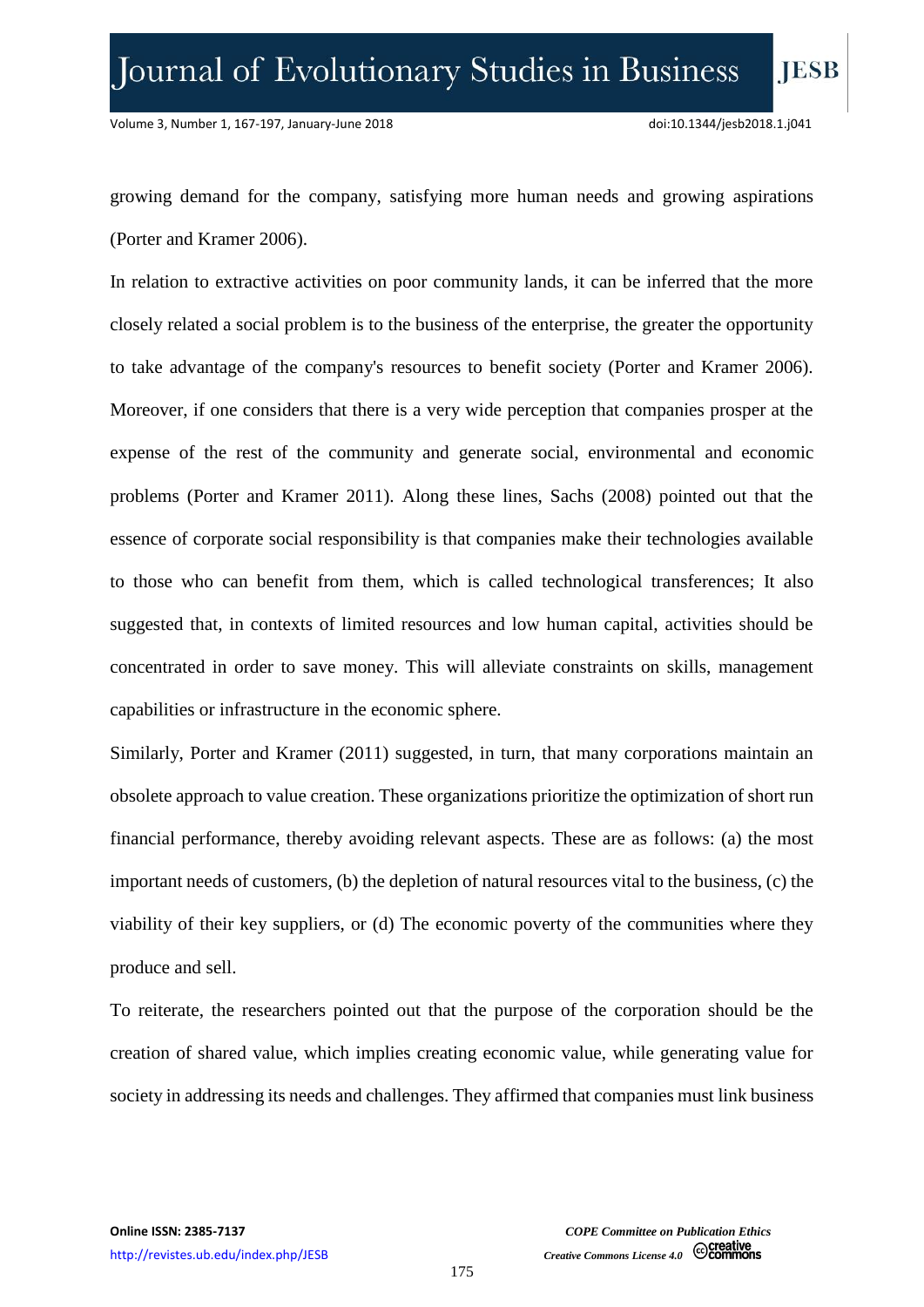success with social progress. In this way, the concept of shared value would recognize social needs and not only the conventional economic needs as the determinants of the market.

They also said that the evils of society create internal costs for companies, such as wasteful energy and raw materials, accidents, training needs and low productivity due to inadequacies in education. Therefore, correcting the damages and limitations of society does not necessarily increase the costs of corporations; since it can be innovated through the use of technologies, operational methods and advanced management approaches. This would raise productivity and expand markets.

From the standpoint of the company, Brabeck (2016), chairman of Nestlé, defined the creation of shared value. He proposed it as the long run sustained commitment to create greater shareholder value. To this, social problems are integrated into the business strategy itself.

*Shared value* is defined as policies and operational practices that strengthen a company's competitiveness while helping to improve economic and social conditions in the communities where it operates. It focuses on identifying and expanding the links between economic and social progress. Then, the value is defined by the difference between benefits and costs. It is observed, then, that companies can create economic value creating social value. There are three ways to do this: (a) reconcile products and markets, (b) redefine productivity in the value chain and (c) build support clusters for the sector around the company's facilities. As a result, many ways of meeting new needs, gaining efficiency, creating differentiation and expanding markets are opened (Porter and Kramer 2011).

Recognizing that products and markets, in the line worked by Porter and Kramer (2011), Diaz (2014), Del Valle (2015), Mutis (2011), Bertini and Gourville (2012) and Shared Value Initiative (2014), involves the multidisciplinary work of the areas of research and development,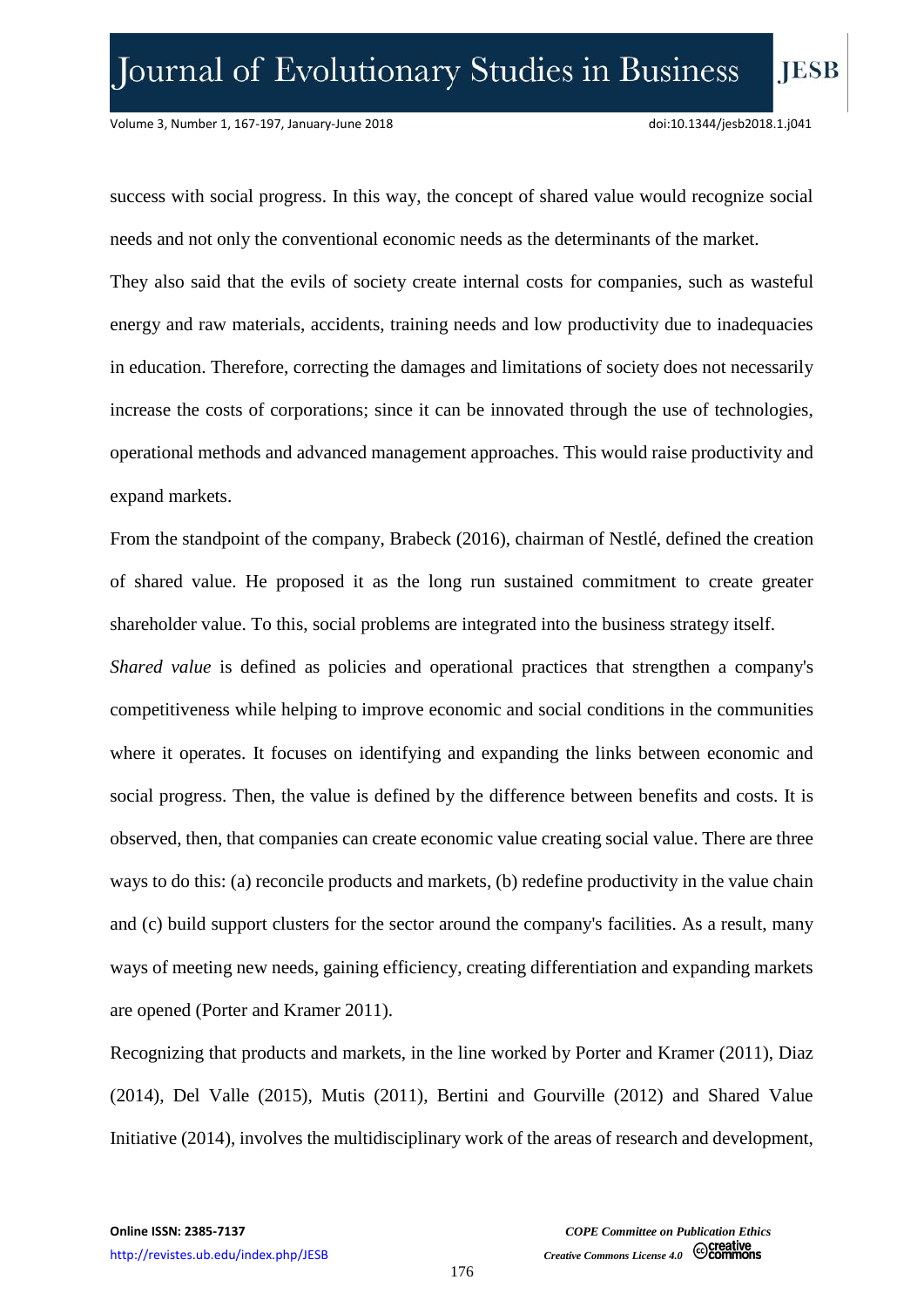design, engineering and marketing; by rethinking the product, processes and markets served, marginal and potential. It is executed by evaluating the possibility of making an improvement in some social condition in the community where it is acted. A cost estimator will determine the relevant costs and revenues of the identified alternatives that could comprise different activities of the extended value chain.

Bertini and Gourville (2012) suggested using the pricing policy to generate shared value. These authors affirmed that the value does not originate or belong exclusively to the company. The consumer is no stranger to the process of creating value. In the case of a well-designed discount, for example, not only do sales and referrals increase, but the brand is also promoted and loyalty is built.

From this perspective, different forms of value created in business can be identified. These are as follows: (a) increase in market share through expansion, (b) deepening customer and consumer relationships, (c) expansion of differentiation, and (d) innovative developments. Likewise, there are ways to create value in the social arena: (a) ability to meet a specific need, (b) transform customer valuation through their own needs, and (c) ability to substitute inferior goods for superiors.

Redefining the productivity of the value chain entails the creation of social value for the different companies that are part of the value chain and for society as a whole. This will be achieved through proposals that increase the competitiveness, productivity and profitability of the various participants in the value chain. Likewise, this level promotes synergies between suppliers and the company in the search for greater productivity and the generation of social progress. In addition, value management will involve the use of the Activity Based Costing (ABC) model and its Activity Based Management (ABM) and Performance Based Acquisition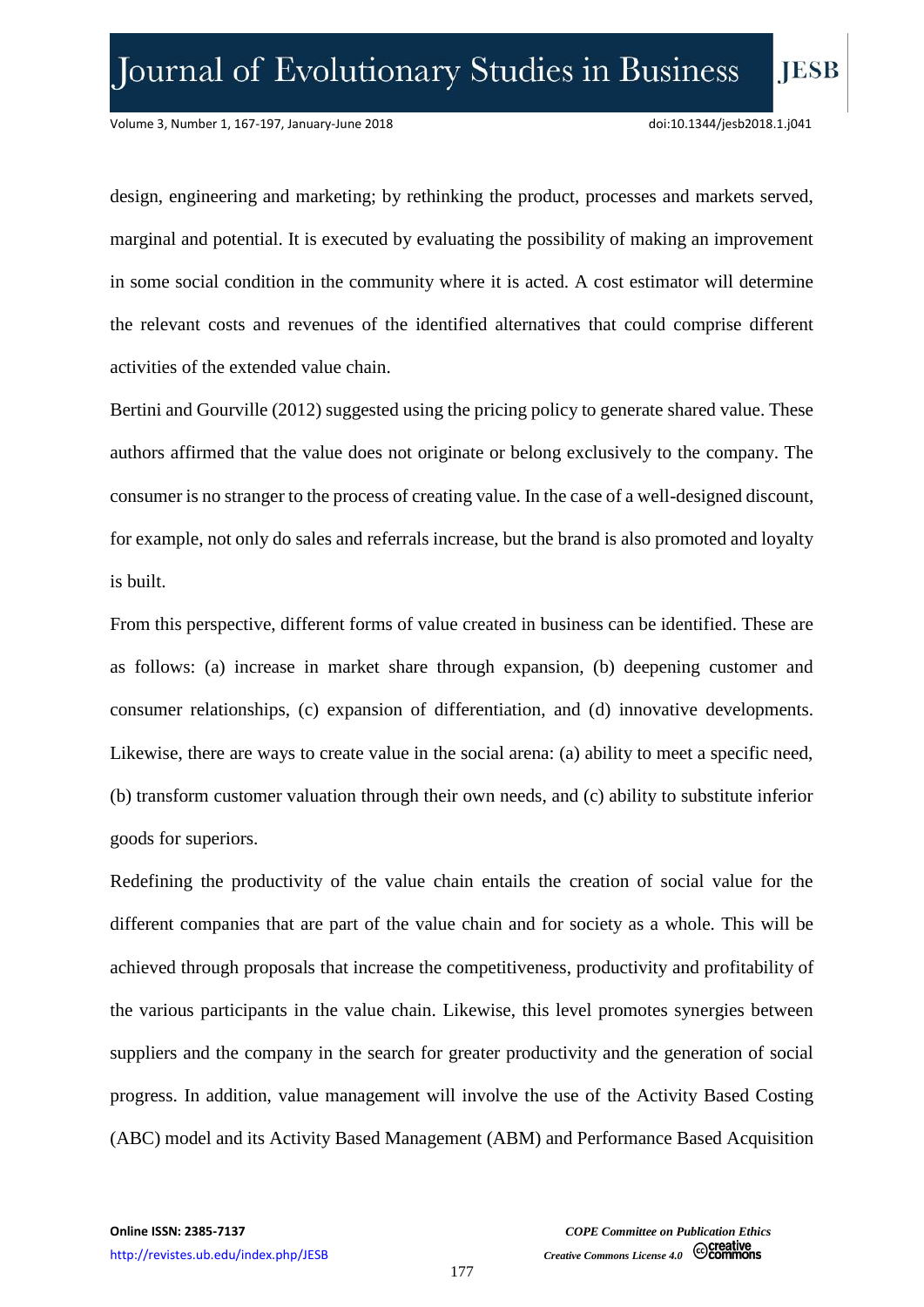(PBA) variants to predetermine, manage and control the costs of activities. According to Shank and Govindarajan (1995), the strategic management of the value chain costs must comprise, in one hand, the management of the structural costs and, on the other hand, the control of the costs of execution.

In this dimension you can define modalities of creating business value. These are as follows: (a) to ensure timely and quality supply, (b) Integral reduction of costs in the value chain, (c) innovation synergies transferable to the customer and (d) development of competitive advantage through the value chain. Analogously, different ways of creating social value can be specified: (a) transformation of inter-company relations in the value chain, seeking synergies and collective competitiveness; (b) integrated development of the competitiveness of supply chains, distribution and associated services, and (c) sustainability and collective efficiency in the value chain.

The development of clusters with local companies aims to constitute an institutional support that allows them to improve their productivity. Additionally, it will make it possible to address flaws or gaps in the structural conditions that affect the cluster. To this end, programs for the development and strengthening of suppliers are used. The cluster should not only comprise other companies, but also institutions of various kinds, such as schools, universities, chambers of commerce and associations.

In this dimension, the forms of creation of business value are as follows: (a) improvement of the various factors and constraints of territorial competitiveness; (b) guarantee of local supply with quality and opportunity; (c) guarantee of human capital in the long run and consolidation of learning curve and experience, and (d) development of territorial competitive advantage. In terms of creating social value, the alternatives will be: (a) competitive integration of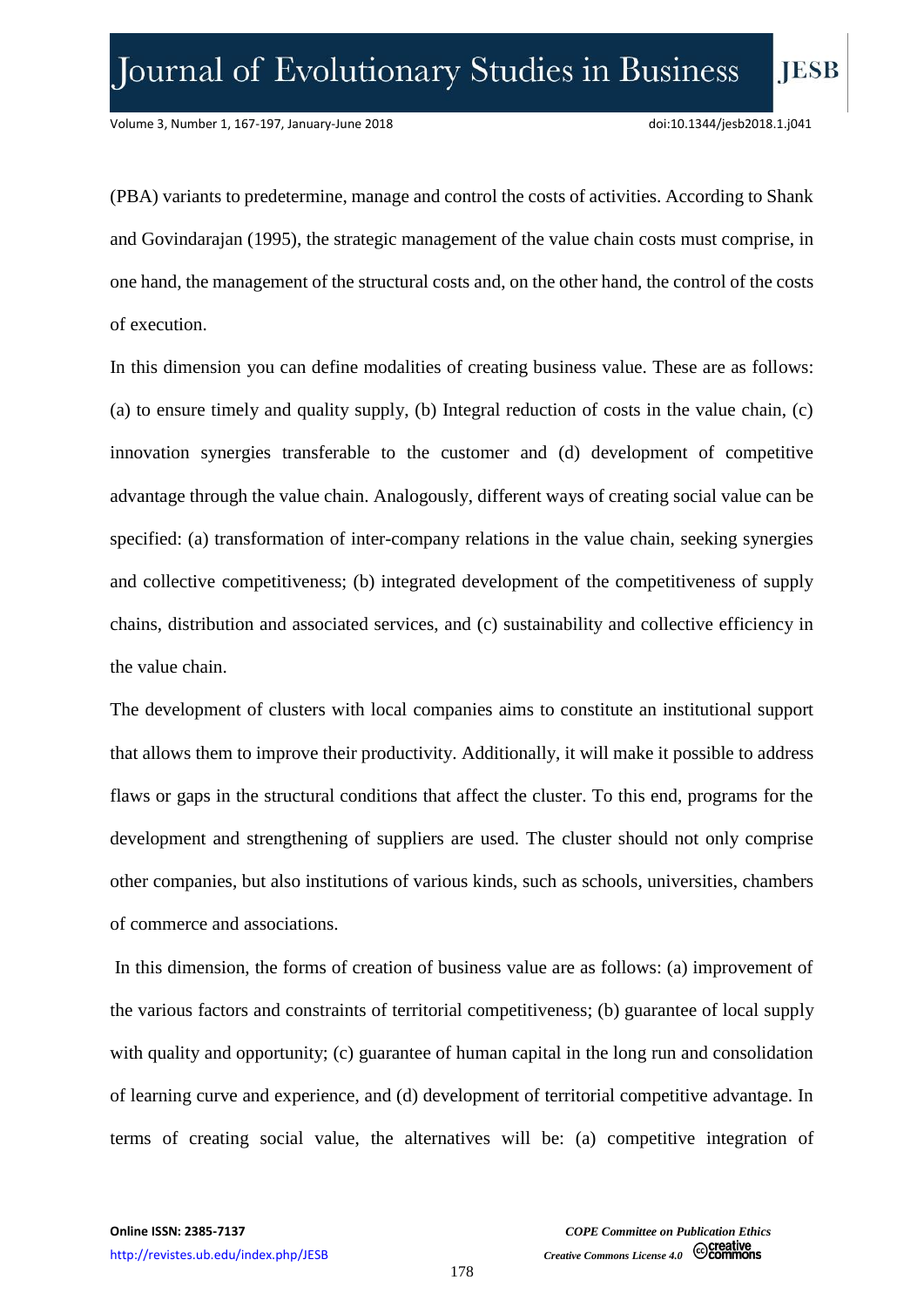communities into human capital and the chain of territorial value, (b) training, management and support of projects to develop competitive factors, (c) the territory as client and (d) development of entrepreneurial capacities in the territory (Porter 1998).

Another critical definition is that of *peasant communities*, which according to article two of the *General Law of Peasant Communities<sup>1</sup>* are organizations of public interest, with legal existence and legal status. They are composed of families that inhabit and control certain territories; linked by ancestral, social, economic and cultural ties. These ties are expressed in communal land ownership, communal work, mutual aid, democratic government and the development of multisector activities. Its aims are aimed at the full realization of its members and the country. On the other hand, one of the ways in which peasant communities could exercise their business is the format of the communal enterprise (CBE). This form allows them to use their legal status and organize and manage their economic activities in a business way, through the generation of productive units of communal goods and services. This was explained by the *General Law of Peasant Communities* in its article 26 (Law 24656/1987). Also, in article 28, there is a promotional regime that makes it possible for peasant communities, their communal enterprises and other associative forms to be unaffected by any direct tax created or created to tax land ownership or tenure, as well as tax the rent.

However, according to the Law on private investment in the development of economic activities in the lands of the national territory and of the peasant and native communities<sup>2</sup> (Law 26505/1995), without prior agreement with the landowner, mining rights cannot be established

 $\overline{a}$ 

<sup>&</sup>lt;sup>1</sup> Congress of the Republic of Peru, Law 24656/1987. General Law of Peasant Communities.

<sup>2</sup> Congress of the Republic of Peru, Law 26505/1995. Law of private investment in the development of economic activities in the lands of the national territory and of the peasant and native communities.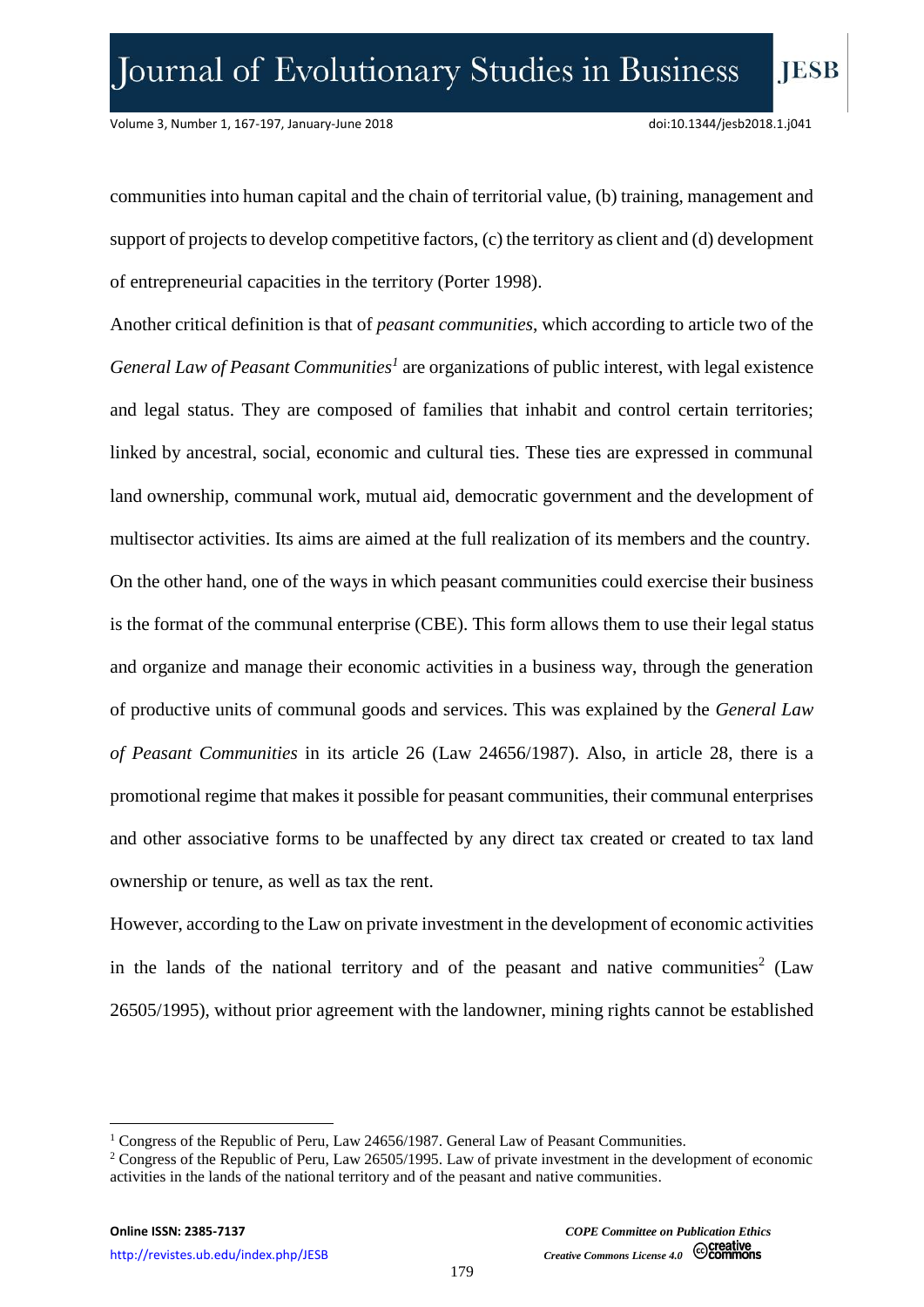(Article 7). Thus, the mining company is conditioned to sign a bond contract with the peasant community. It is, in this sense, a very favorable circumstance for the latter.

#### **Mallay Community - The opportunity to serve Buenaventura**

Peru is one of the countries with the greatest mining potential. In 2016, it became the world's second largest producer of silver, the third largest producer of copper and zinc, fourth of lead, fifth of tin and sixth of gold. Mining also contributed 57% of total national exports during the period 2001-2015. In addition, in the same period, total investments in the sector amounted to US \$ 57 Billion. Likewise, the sector is present in 17 of the 26 regions of the country. It has contributed more than S / 80 Billion to the national treasury for taxes and royalties. As well as, the portfolio of mining projects in force amounts to US \$ 56 Billion. Then, the mining sector acquires 14% of the total production of the local manufacturing sector and, for each direct job it generates, nine indirect ones created in other sectors (National Society of Mining, Oil and Energy, 2016).

Peru is also the country with the largest silver reserves in the world, concentrating 21% of the estimated precious metal reserves in a total of 570,000 metric tons ("SNMPE: Peru" 2016). Beside to the above attributes, its macroeconomic stability, geological potential and energy cost, the country is truly attractive for investment in metal mining. Hence, it was in the interest of Buenaventura mining company, the main national silver producer (Ministry of Energy and Mines 2016), to exploit the generous reserves of this metal from Mallay's subsoil. Buenaventura is also in a position to formulate a strategy that generates economic value and social value for both its mining operation and for the peasant community and its communal enterprise (Buenaventura mining company 2016).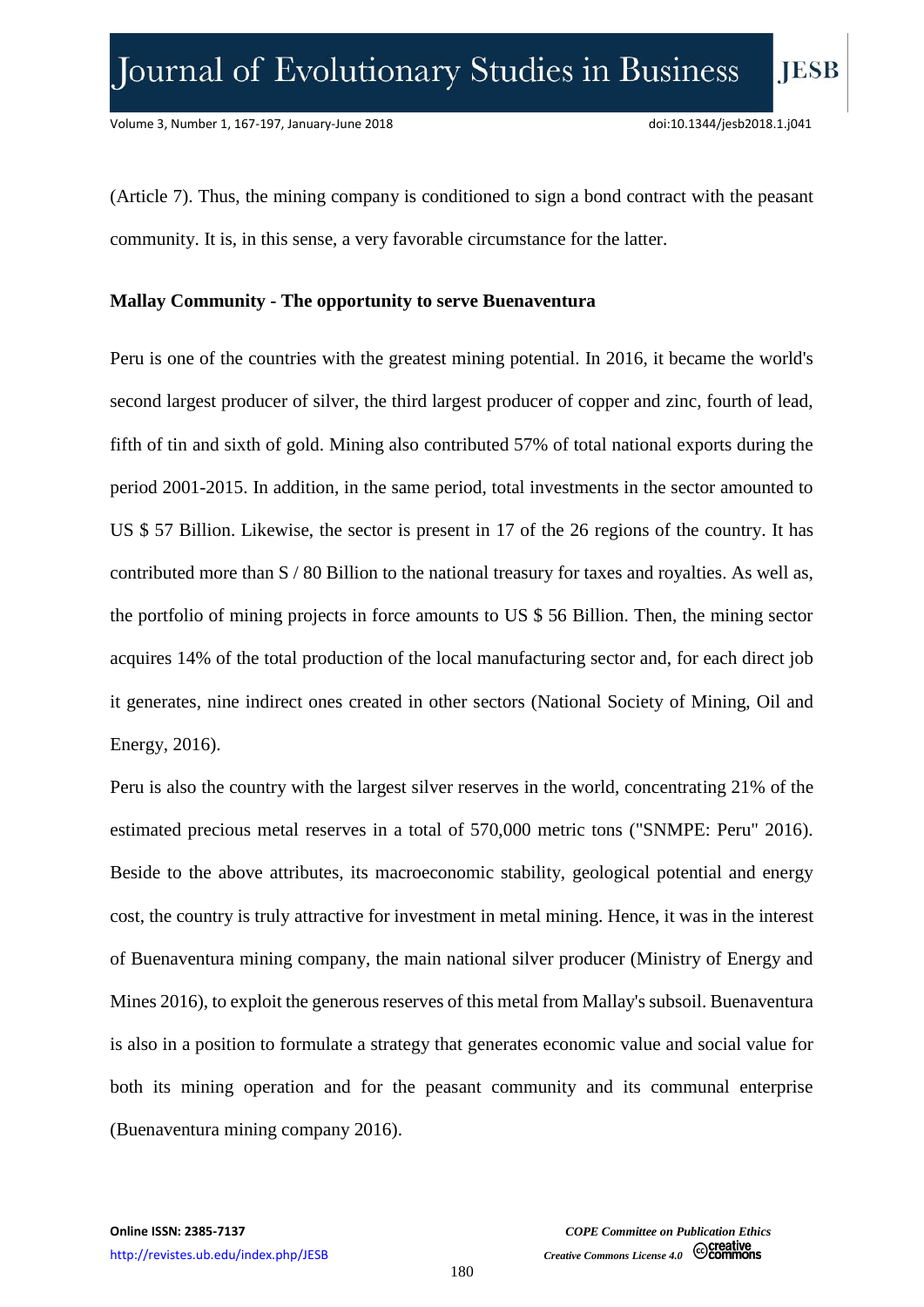Mallay, like most of the peasant communities of high poverty in Peru, had deficiencies in infrastructure, health, education and employment; affecting this circumstance in particular to women, children and the elderly (Muñoz 2012; Figueroa 2016). Thus, 91% of the floor of the houses was of land, only 19% of the houses accessed the drinking water network, 56% of the population did not have health insurance, 15% of the population did not have a level of educational instruction and 50% of the population was unemployed. Subsequently, with the entrance of the mine, most of these indicators would improve significantly.

On the other hand, following the approach based on the valuable resources proposed by Collis and Montgomery (2007), it could be said that for Mallay's case, its valuable resources, those that would allow the growth and diversification of its CBE, would be the following (a) the longterm mining reserves in its territory, (b) the fleet of vehicles and heavy machinery (assets), (c) the tax exemption, (d) its consistent capacity to generate income through the services provided to the mine and (e), its ability to add new business units related to mining services. According to Collis and Montgomery, the three characteristics of a valuable resource are: (1) demand, (2) shortage and (3) appropriability.

As mentioned in 2016 by Humberto Ríos, an accountant for the Mallay CBE, a census sponsored by the peasant community was carried out in order to identify certain economic and social impacts as a result of the mining presence in the territory. The results revealed that, although the integral characteristics of the dwellings varied little, the improvement in the sanitation and connectivity was significant. In contrast, the educational and health aspects did not show significant changes, although the most noticeable and favorable evolution was evidenced in the employment indicators.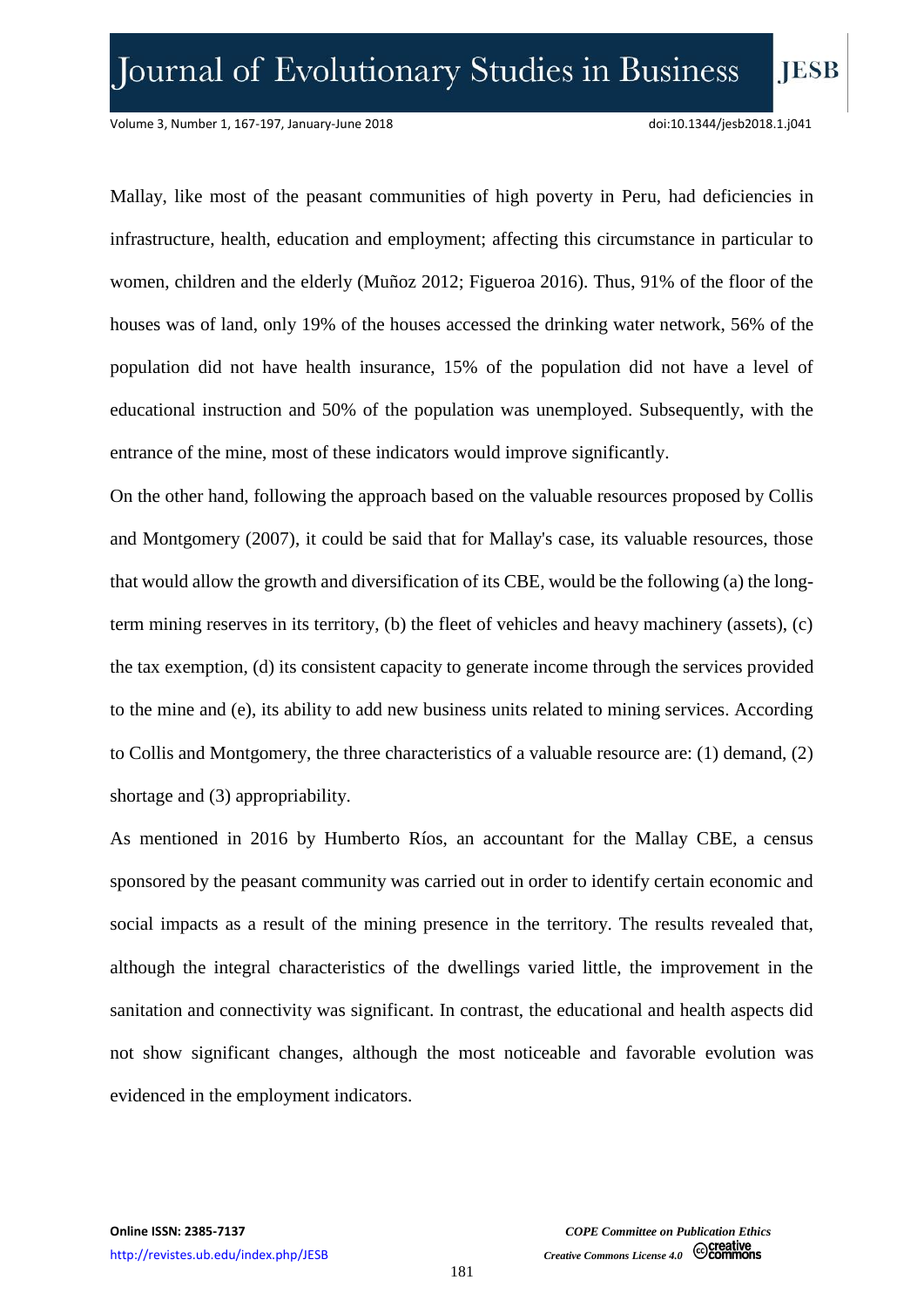According to Buenaventura mining company (2016)'s Annual Report, in Mallay there would be silver reserves that would justify a mining period of approximately twenty years, with possibilities for expansion as a result of discoveries of new reserves through explorations in the area. This range of time would correspond to the window of opportunity that Mallay CBE would have to develop services to Buenaventura, accumulate surpluses, redistribute, develop human capital and diversify its businesses. At present, the negotiating power of the communal enterprise lies in the conditions agreed in the bonded contract signed with the mining company and in the recent findings of new reserves. Both circumstances define a favorable negotiating framework for the improvement of the offer of services to Buenaventura.

#### **Mallay CBE - the organizational architecture**

Given the presence of the mining company Buenaventura and the opportunity to provide services, General Extraordinary Meeting of March 14, 2010, to establish the CBE with the denomination Mallay Communal Enterprise Multiservice, which would be subject to the current legal regulations and their status. Its purpose is to organize and manage the economic activities of the community under a business format, through the generation of productive units of communal goods and services. It must also ensure the well-being of its members and contribute to the development of the community as a whole (Mallay CBE Statute 2010). In addition, as a result of interviews conducted in January 2017 to the main people in charge of organizing the CBE of Mallay: Mr. Aníbal Tolentino (President of the Peasant Community during the period 2010-2011) and Humberto Ríos (Counselor and accountant of the CBE ), identified the organizational change that had to take place within the peasant community, in order to progressively improve, from being an organization that managed limited agricultural and livestock resources towards a market-oriented organization. During this transit, it was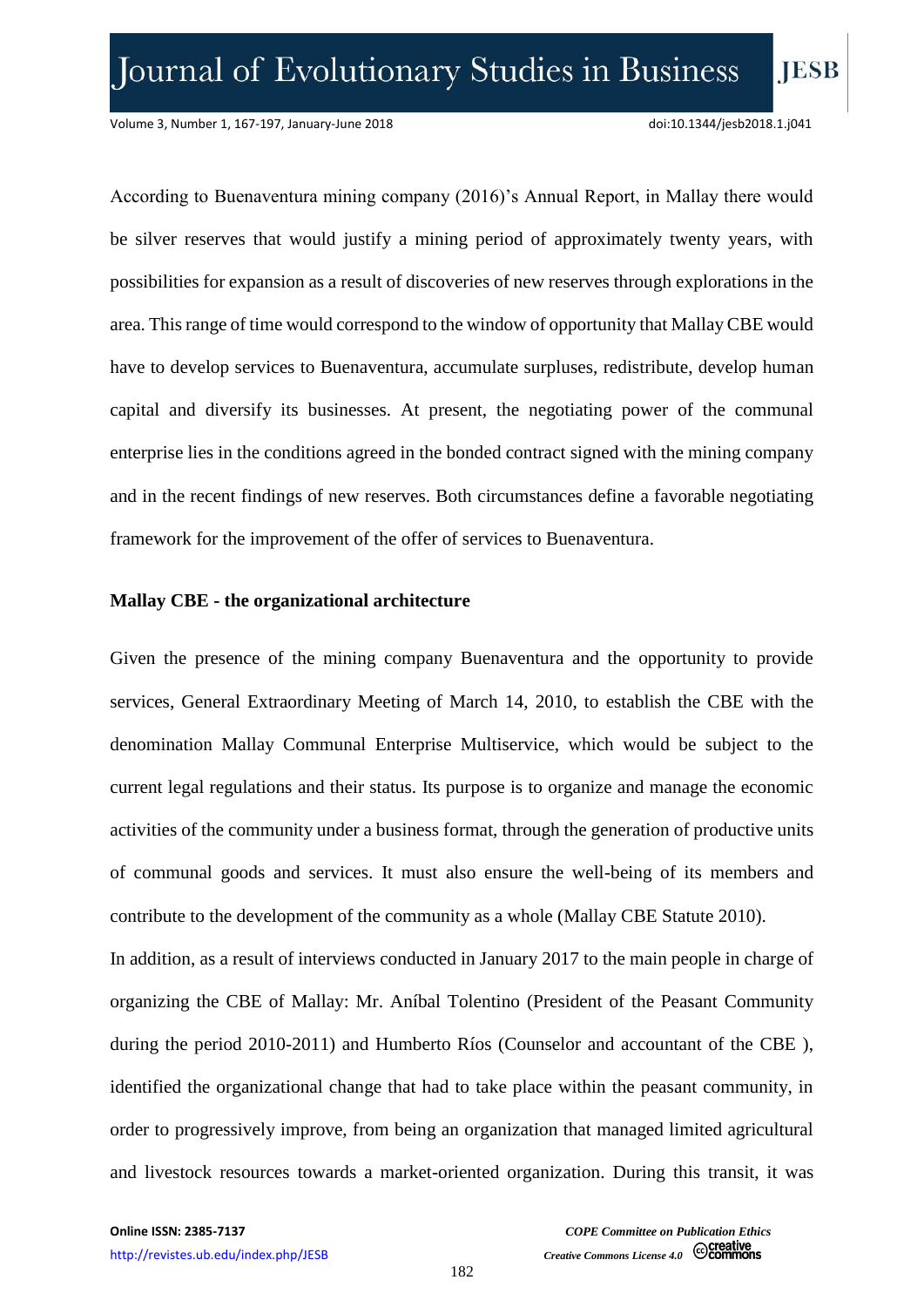possible to develop organizational and dynamic capacities, such as the management of human resources and the negotiation with suppliers and the mining company. Likewise, they were able to improve the conduct of the assemblies and the development of consensus on economic and social aspects of interest to the community.

Now, given the compliance with international quality standards demanded by the Buenaventura company. The CBE had to consider in its initial organization the hiring of a Manager, who should coordinate the operations of the business units, as well as the administrative and accounting ones. The operations derived from the civil works business unit were managed by a resident engineer. Likewise, the activities of the transportation business unit were directly supervised by the Manager, and the accounting and administrative tasks were carried out by an accounting advisor.

As expected, the arrival of foreign professionals and technicians would generate some conflicts, either with the leadership of the peasant community or with members of the community, related to decision-making or to the levels of authority assigned. The limitations to the human capital of the members of the rural community and the requirement of Buenaventura to contract services with suppliers that have qualified work teams were two of the main reasons why the presence of specialized external personnel was accepted. Thus, to provide the transportation service that was provided to the mining company, foreign drivers had to be hired, since the community members did not have a driver's license.

It should be noted that the assets owned by the communal enterprise are valuable resources that facilitate management and income generation. Among these are the communal premises of more than 500 square meters, which houses administrative offices, warehouses and a hall for assemblies. As well as the fleet of vehicles for transport of personnel and cargo, composed of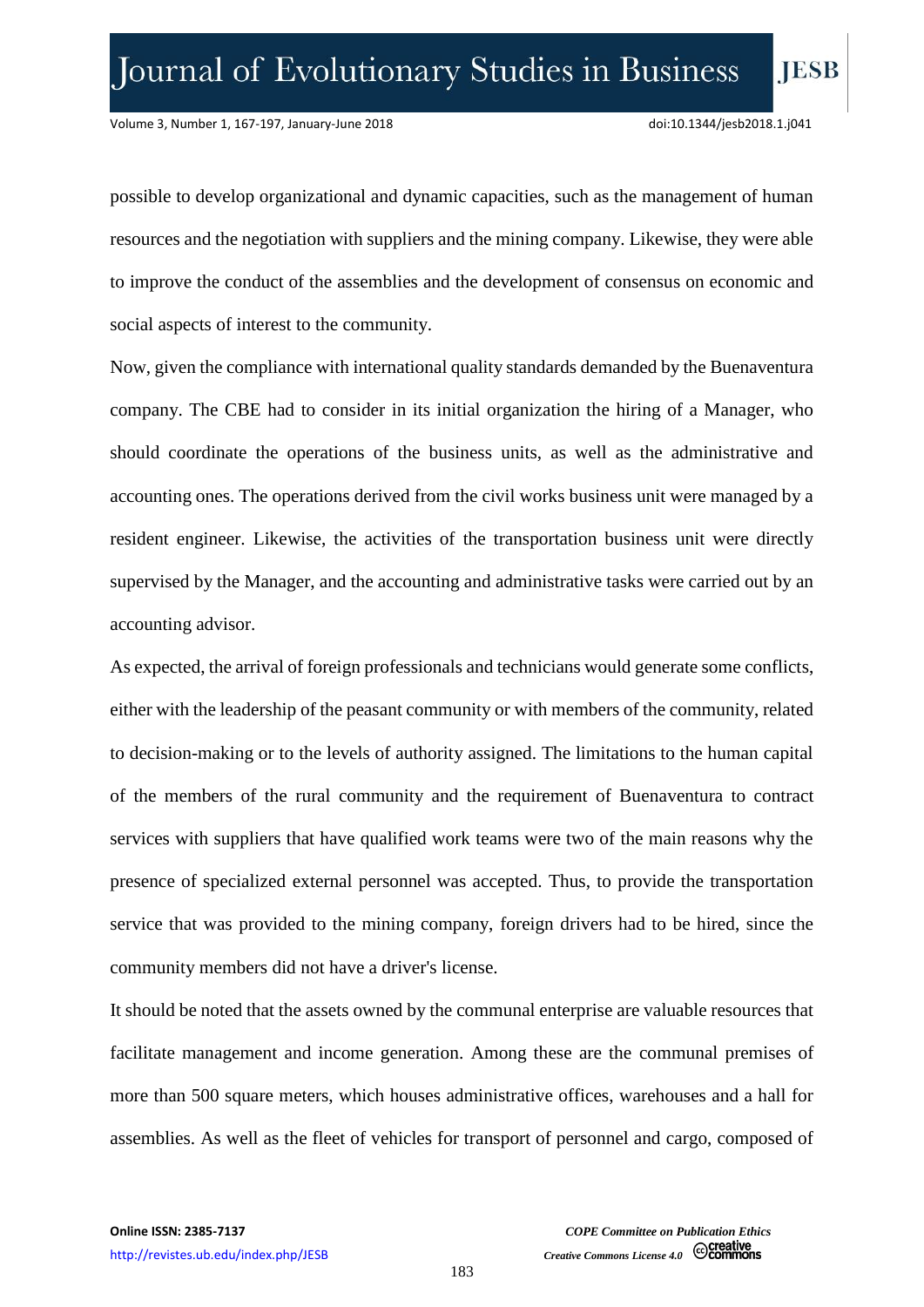15 units. The valuation of these assets amounts to US \$ 779,620.00, which have made possible an average annual income of approximately US \$ 807,125.00, and an average annual operating profit of US \$ 181,840.00.

The CBE's main client is Buenaventura mining company - Mallay operations. The enterprise basically provides transportation services to Buenaventura's personnel and services of civil works, which basically consist of the maintenance of roads, the repair of environmental liabilities, caused by the mine and, eventually, civil infrastructure works. The management of these activities is carried out through projects, which are assigned to work teams which are generally composed of a supervisor or foreman, a security officer and a contingent of personnel. In addition, averages of 51 workers work in the CBE. This figure includes administrative and management staff, drivers and operators.

#### **Mallay Community - The strategy**

As suggested by the shared value strategy, the communal enterprise will be oriented towards the creation of economic and social value for the peasant community as well as for its stakeholders, in particular for the Buenaventura mining company. There are three ways to do this: (a) relate products and markets, (b) redefine productivity in the value chain and (c) build support clusters for the sector around the company's facilities. In this way, opportunities are opened to meet new needs, gain efficiency, create differentiation and expand markets (Porter and Kramer 2011).

In order to link products and markets, rethinking the products, processes and markets served, marginal and potential, the CBE will be able to improve the products and processes through the following actions: (a) training, (b) hiring professionals and (c) the acquisition of high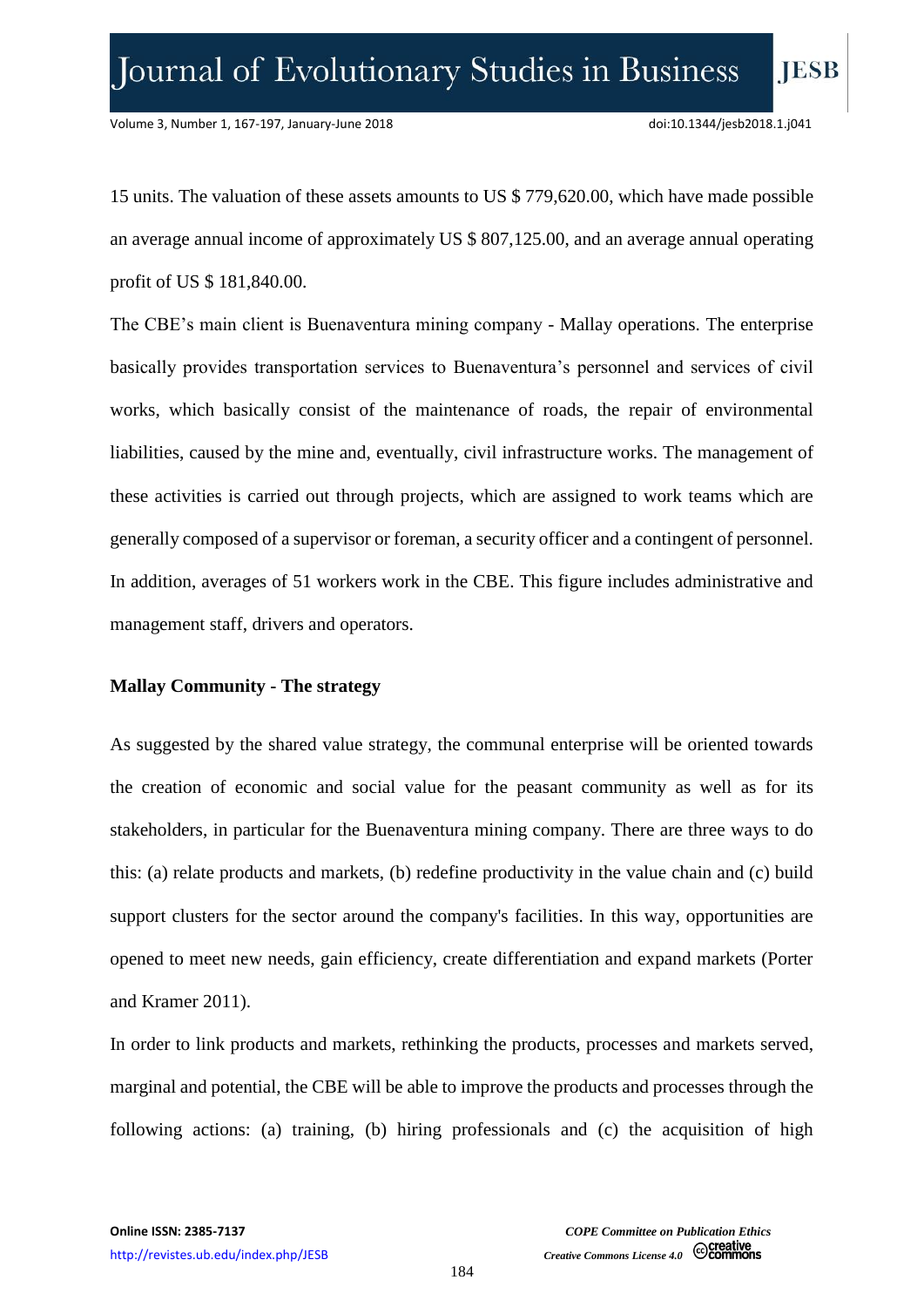performance equipment and machinery. Likewise, a diversification strategy (Collis and Montgomery 2007) will define new business units that will allow access to new markets. During 2012, a panel of experts<sup>3</sup> was consulted in order to identify constraints to the development of the CBE. In this survey, the low productivity of the communal enterprise and the low participation of the community in the activities of the mine were identified as the main restrictions. Thus, it was recommended the training of community members and their managers in management and planning, so that improvements in income, sanitation and habitat can be obtained. The results would be greater surpluses to redistribute.

Considering that its base of valuable resources has allowed the CBE to provide civil works and transportation services to Buenaventura, and that even its organizational structure could be strengthened in the short term by hiring competent professionals and technicians, there is the possibility of diversification towards a new business unit. With this, the company would develop a synergistic network together with the existing business units; as well as it would share indistinctly to drivers and professional engineers (economies of scope). The strategy would focus on developing in the short term a new business unit to provide services in the Oyon territory and the Lima region. Then, in the medium and long term, it would be included in forestry, agricultural and tourist activities.

In accordance with the coordination made with the previous manager of the mining unit, consulting the opinions of experts in earthmoving and mining, and assuming stability in the levels of profitability reached by the CBE, it is projected that, as of 2017, The acquisition of a

 $\overline{\phantom{a}}$ 

<sup>&</sup>lt;sup>3</sup> Engineer Rómulo Mucho (President of the Institute of Mining Engineers of Peru, Former Deputy Minister of Mines), Engineer Isaac Rios (CETEMIN General Manager, Former Rio Pallanga General Manager), Engineer Noel Barrenechea (Community Relations Coordinator CMBSAA - Operation Mallay), Engineer Alex Hermoza (Vice President of Social and Environmental Affairs CMBSAA), Engineer Nilo Ríos (Mining Expert).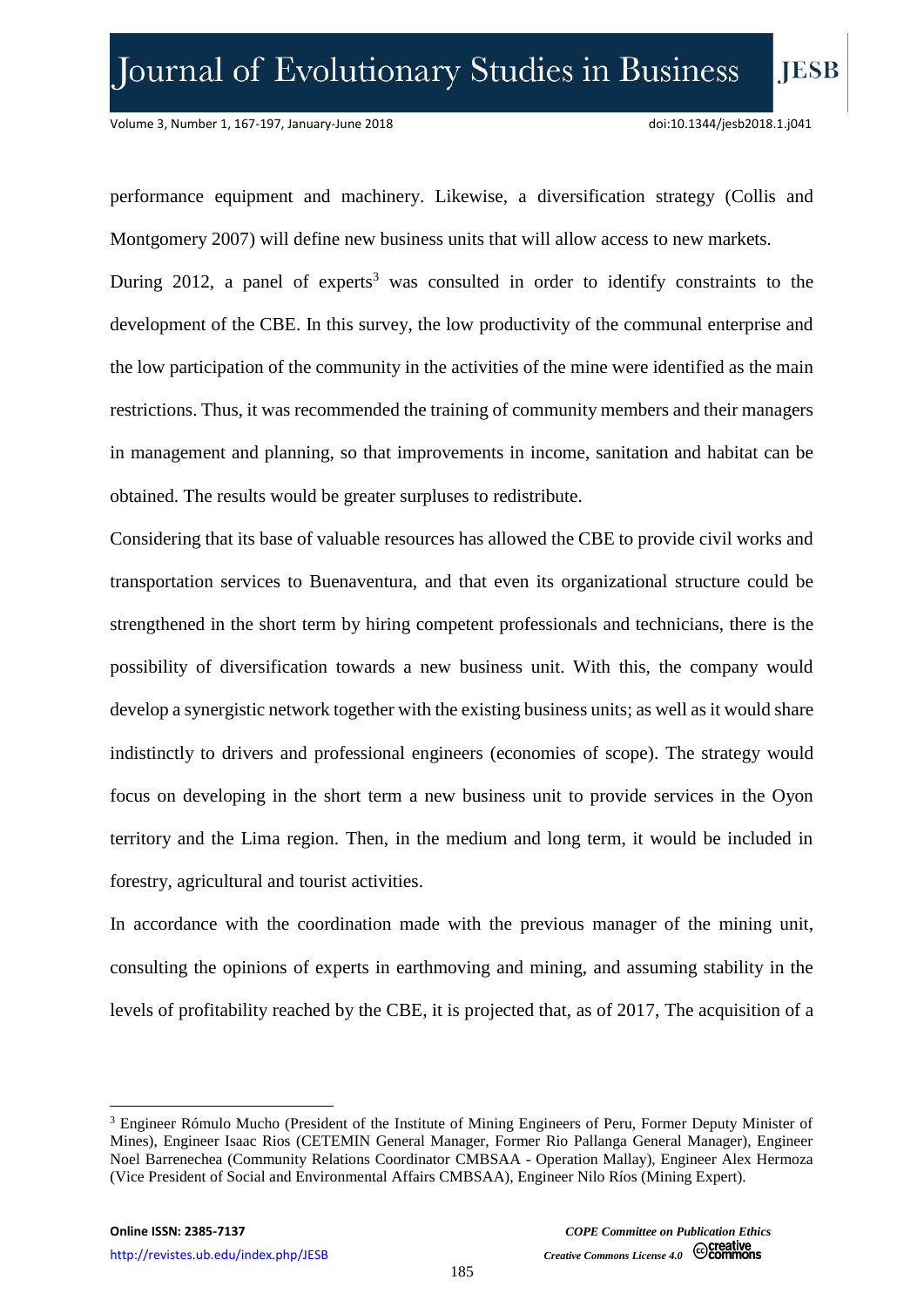group of heavy equipment machines for earth movements would be carried out. This will consist of a front loader and two dumpers.

These economic initiatives, coordinated in their execution with the mining company, will improve the performance of the CBE services and, therefore, the value created for their clients. Then, with the improvement in income and the distribution of the surplus, a greater number of needs will be satisfied.

The redefinition of the productivity of the value chain will imply the creation of social value for the different companies that are part of the value chain and for society in general. All this will be achieved through proposals that increase the competitiveness, productivity and profitability of the different participants in the value chain. Therefore, Mallay CBE and Buenaventura should promote synergies within the framework of a supplier development strategy, aimed at the search for greater productivity and the generation of social progress.It should be noted that the experts consulted indicated that the CBE had weak technical direction and a limited use of technological tools, technical assistance and technological transfers. It also showed an absence of innovative projects. Due to the operational interdependence between the Mallay CBE and the mining company, coordination has been carried out to intensify the technical assistance and technology transfer from Buenaventura to the CBE.

Likewise, the CBE must improve the selection of its technical and managerial cadres in order to assure greater achievements in performance and productivity. In this way, the various activities in the value chain will optimize their contribution to the benefit generated. In addition, the development of clusters with local companies aims to provide support institutions that allow them to improve their productivity, while addressing failures or gaps in the structural conditions that affect the cluster.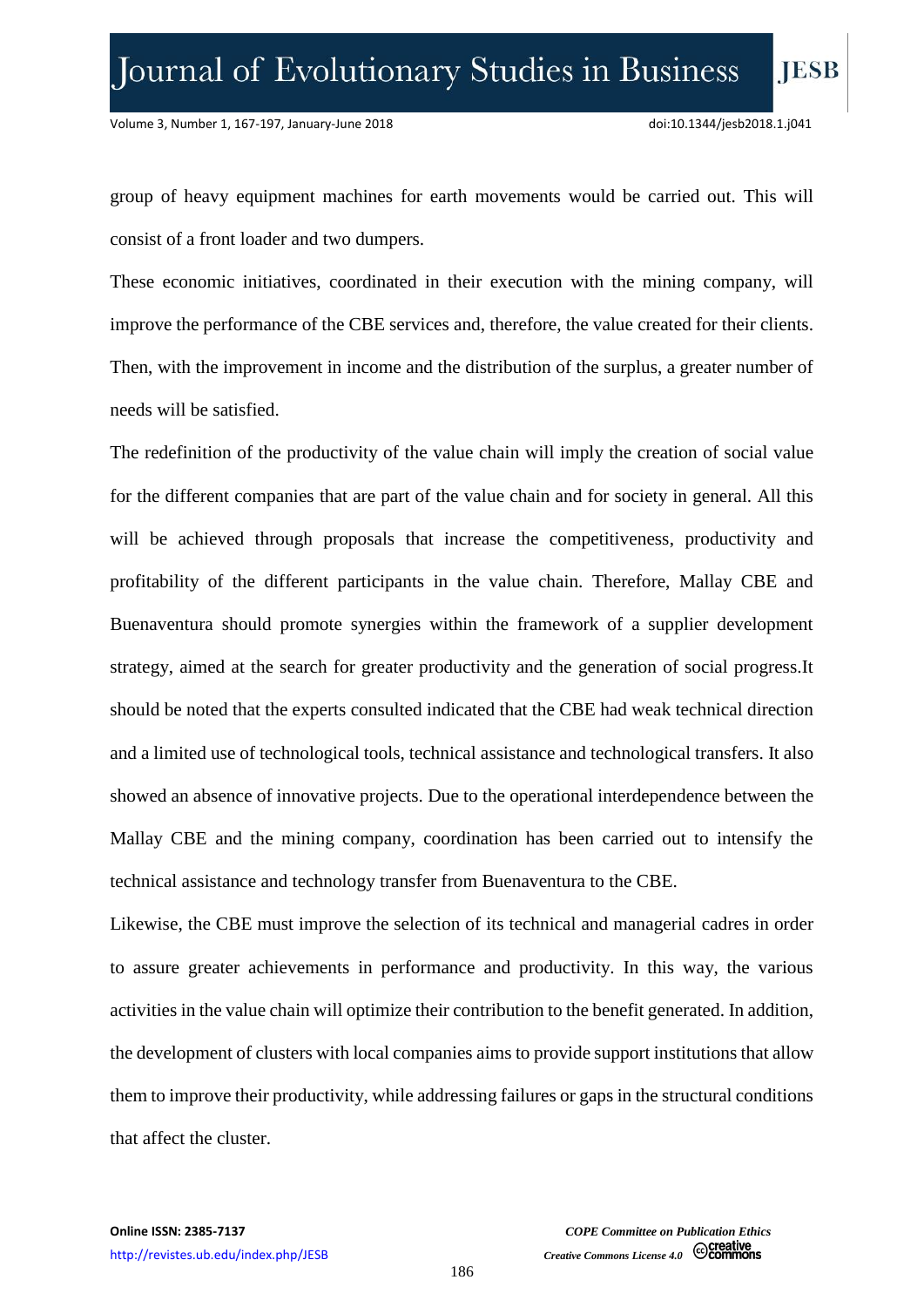Through the Stakeholder Theory of Mitchell and Agle<sup>4</sup> (Mitchell, Agle, and Wood 1997; Agle and Mitchell 2008), it was verified that, among the different interest groups related to the community of Mallay, only two stood out. These are as follows: (a) the mining company, and (b) both the Mallayan peasants and the directors of the CBE.

This circumstance is typical of the Andean communities, generally isolated from urban areas, with weak links with local governments and with different sectors such as health, education, justice, housing, telecommunications, security and the interior, among others. In addition, the presence of NGOs and multilateral projects is minimal. In that context, a desired situation, which contributes to sustainable development, would imply that these institutions, particularly those of the Government (particularly sectorial one's Health and education), have more presence in these areas and provide both services and development projects.

Considering this reality and a remote probability that, in the short term, the government for budgetary and management capacity issues closes these gaps, the presence of a mining company that comes to the territory with a long run investment project. As well as with resources that could improve the income and employability of the Mallayan peasants. Meanwhile, the community does not have an institutional support, which is why it should be developed. In this sense, recently, they have initiated contacts with Sedes Sapientiae Catholic University (UCSS), CITEMIN (a technical training center in mining), regional and local governments; and pending ties with the various sectors of the government and neighboring peasant communities.

On the other hand, the vast experience of Buenaventura operating a wide portfolio of mines, allows the company to ponder and recognize the importance of involving peasant communities

 $\overline{a}$ 

<sup>4</sup> The Mitchell Theory allows, through the participation of experts and the use of certain criteria (degree of power, legitimacy and urgency), to classify according to their capacity of incidence and availability to the main actors in a scenario.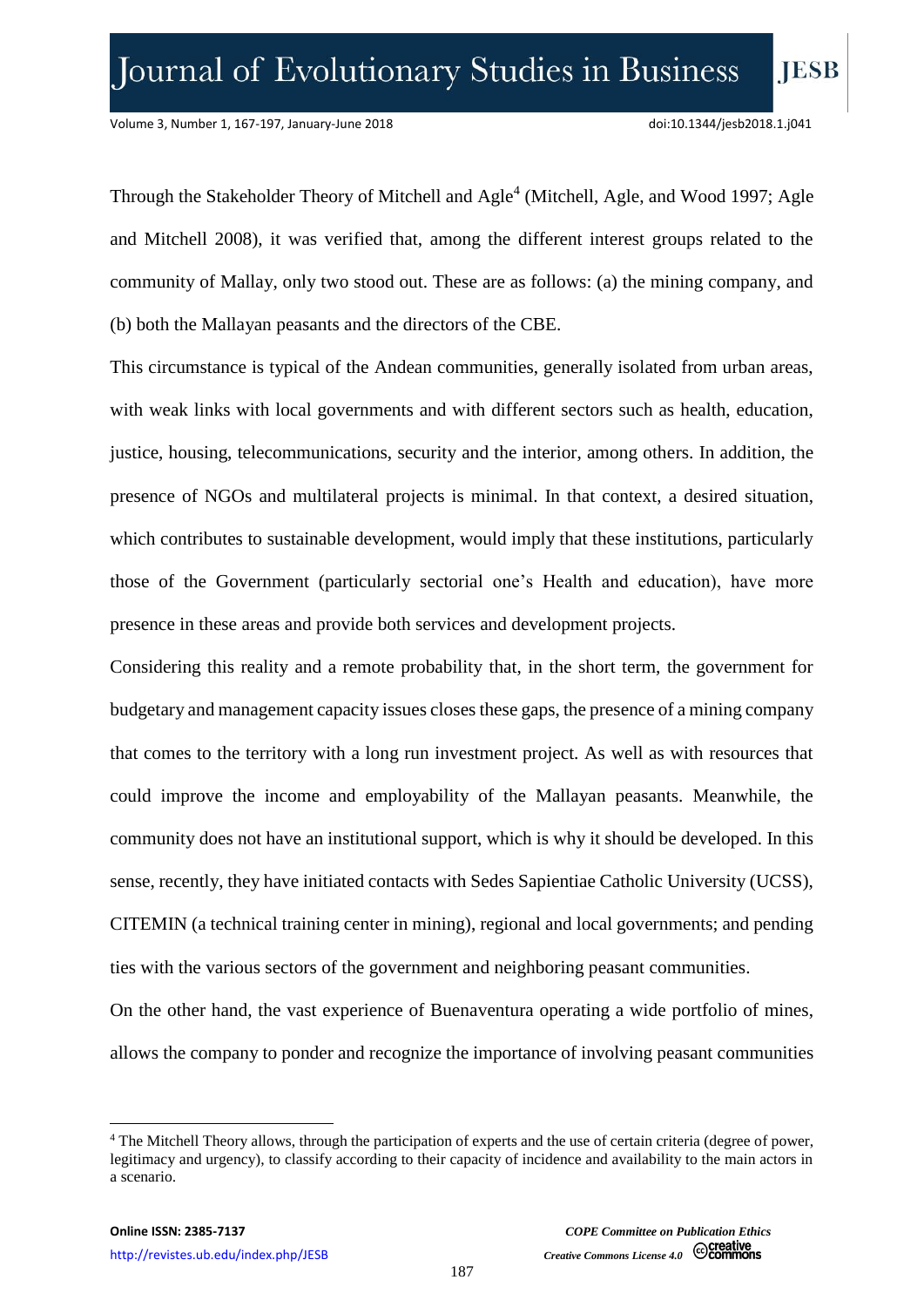that own the land under the mining veins. Thus, after having agreed hundreds of servitude, it has developed a type of strategy that includes not only the payment for these services, but a package of actions. Some are related to the redefinition of the productivity of the value chain; Including: (a) development of supply for the mine, initially with transportation and civil works services to repair environmental liabilities and roads; (b) employment for the Mallayan peasants in the mine and in the contracting companies of the mine, and (c) improvement of the community habitat and the water and sanitation system.

As for the creation of a local cluster, as Roque Benavides, Chairman of the Board of Buenaventura (Institute of Mining Engineers of Peru, 2013) stated, social responsibility must be shared between the State, companies and communities; so each one fulfills its role to achieve common objectives of sustainable development. In this sense, the mining company has developed infrastructure (roads, water) and allocated funds to international cooperation for economic development and procurement programs (PRA Program). Currently, it sponsors the development of a development plan for the peasant community and the CBE.

The achievement of shared value implies adequate leadership by the Mallay CBE and also by Buenaventura. A factor that has to mitigate conflicts within the community has to do with the policy of distribution of the surplus recorded in its statutes. This ensures fixed percentages to be distributed for community training, reinvestment in the business of the CBE, social assistance to women, children and the elderly, and dividends. Considering that the CBE comprises all the active members of the community, the redistributive impact of the dividend policy would be very important (Muñoz 2012; Figueroa 2016).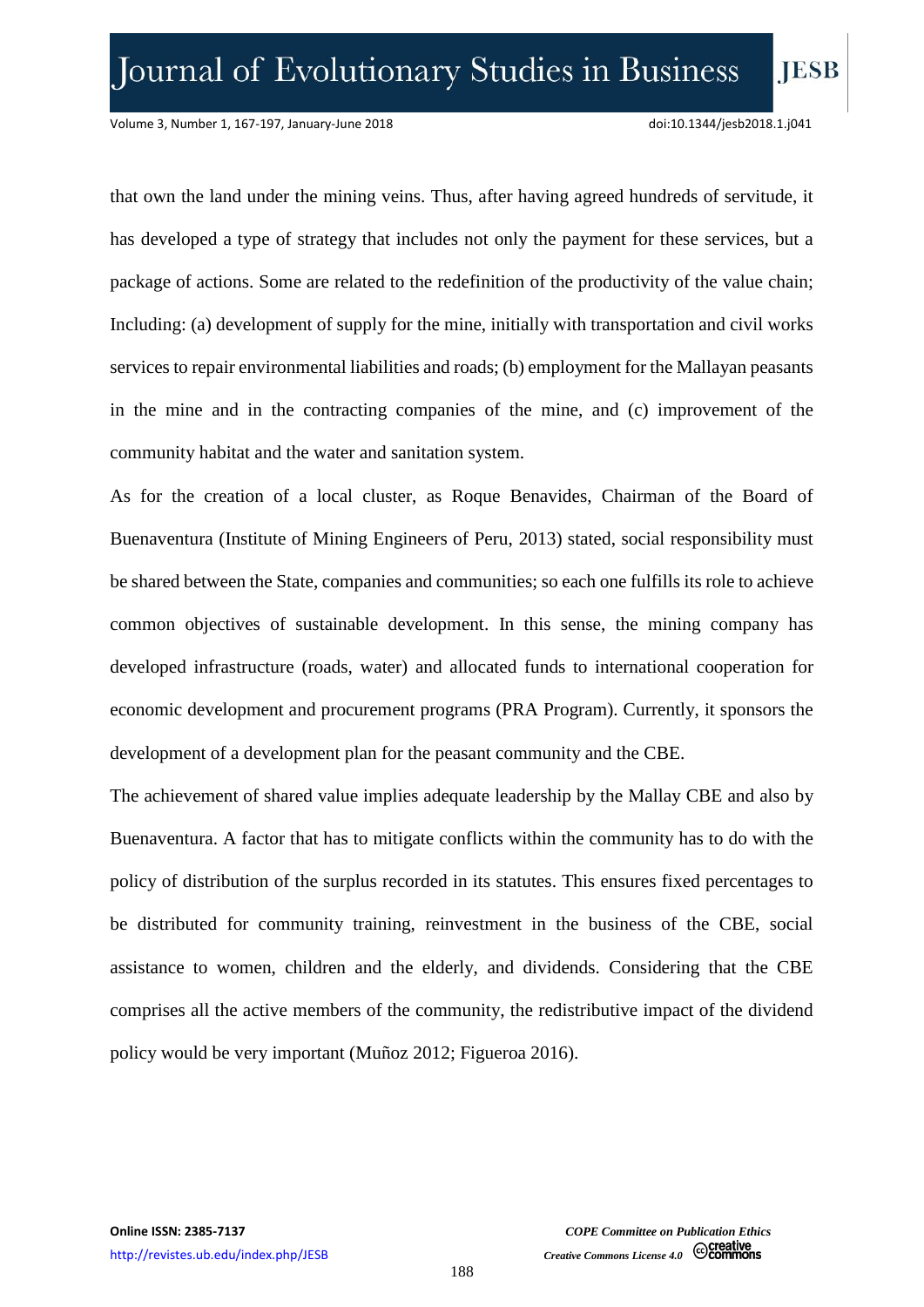**IESB** 

#### **Mallay CBE - Results on business value and social value**

The synthesis of shared value is the creation of economic value and social value for both the company and its relevant stakeholders. Now, this generation of value is obtained through the following actions: (a) reconceiving products and markets, (b) redefining value chain productivity and (c) cluster development.

In terms of reconceiving products and markets, the CBE has developed two business units: civil works and transportation. To this end, they had to hire professional chauffeurs, engineers and technicians from outside the community. With the technical assistance of Buenaventura, processes and sequences have been defined for the different projects to be implemented. In addition, a new Business unit, heavy machinery, it will involve making significant investments. However, they will ensure sustained income throughout the year. Once the new business unit is fully operational, annual revenues will double. Currently billing an annual average of US \$ 807,125.00, the average annual benefit is US \$ 181,840.00.

The CBE is going to fulfill seven years of activity, and by generating income and profits, it allowed to employ an average of 51 people. It has even made it possible to redistribute profits in training, social assistance and reinvestment. In this way, a significant part of the peasant community has improved its consumption and quality of life by attending to a greater number of needs.

Regarding the redefinition of the value chain, the communal enterprise has established itself as a provider of civil works and transportation services. In order to complement synergistically the operations developed by the mining activity, they have had to establish processes and sequences, conforming to the rules and standards of Buenaventura. This has progressively improved performance and efficiency. Thanks to the increased productivity of the communal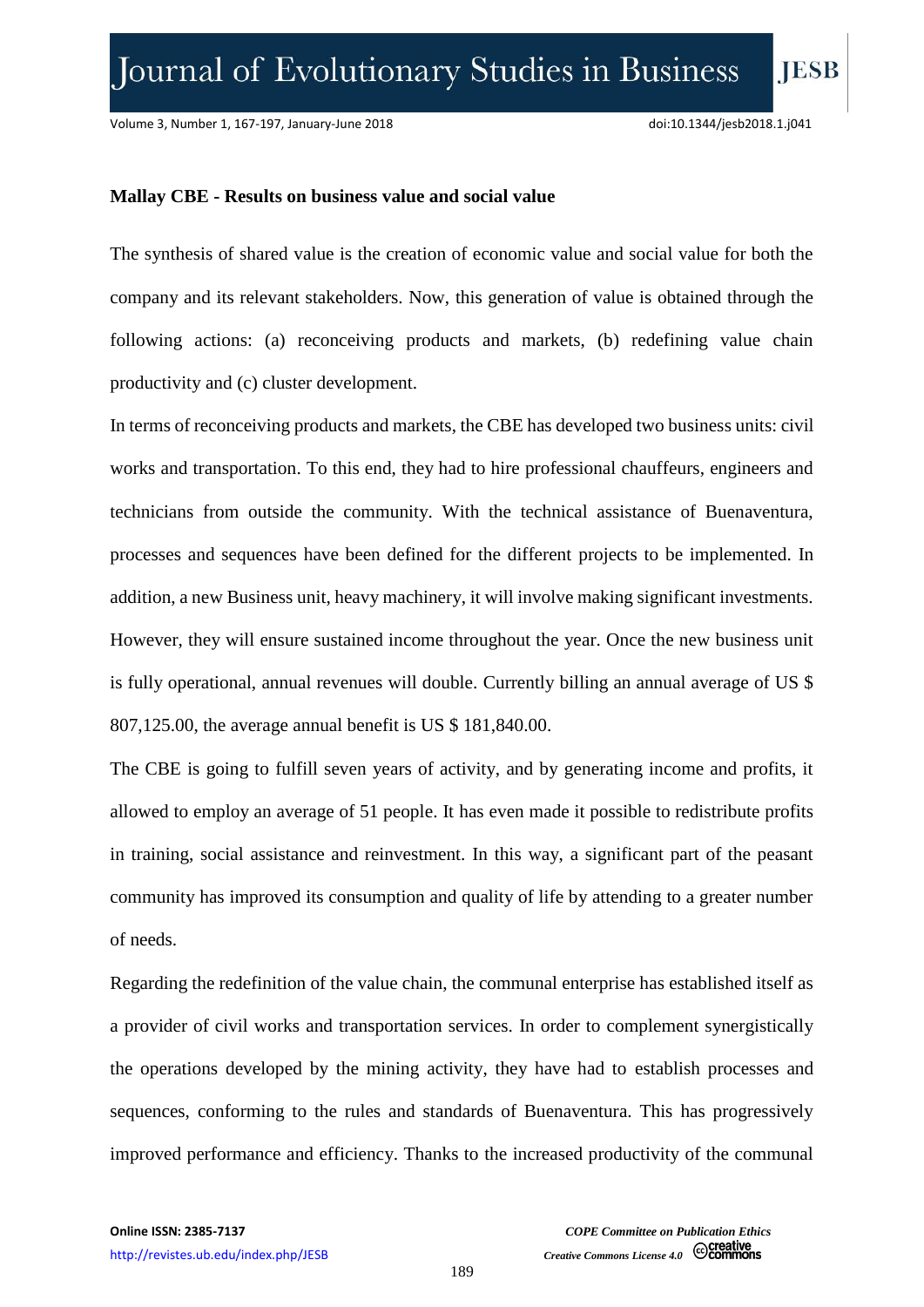enterprise and the absence of conflicts and delays, the mining company has been very effective in its operations. Thus, Buenaventura presented the average annual cash cost of US \$ 9.92 / oz. silver, one of the most efficient of all Buenaventura mines.

This improvement is attributable, among other things, to the following: (a) the availability of human capital and contractors that can be hosted and fed by the peasant community; (b) The correct management of the community relations that gave fluidity to the exploration activities, in this way a new exploration target has been identified, and (c) the 29% increase of the tonnage of ore processed in the plant from Mallay, which allows to increase the production of ounces of silver by 27%. This performance was facilitated by the minimal concurrence of conflicts between the mine and the community, as well as the collaboration of the CBE in the maintenance of the tracks (Company of Minas Buenaventura 2016).

As for the social value created, three can be mentioned. First, there is the creation of the CBE, which serves to provide the service provision to the mine and in the medium run diversify its services in products and markets. Second, there is employment generated, which improves income, quality of life and equity. Finally, there is the improvement of the habitat, roads and the water system; which not only provides well-being to the community members, but also to the workers of contractor companies housed in the community.

In relation to the development of the cluster, a starting point is the formulation of the development plan, which in addition to the habitat would include a strengthening of the capacity of supplying the CBE in order to offer services of greater complexity, among them, buildings and civil works. The presence of the mine and the dynamics of its officials, specifically community relations, join and support local institutions in addition to the initiatives of the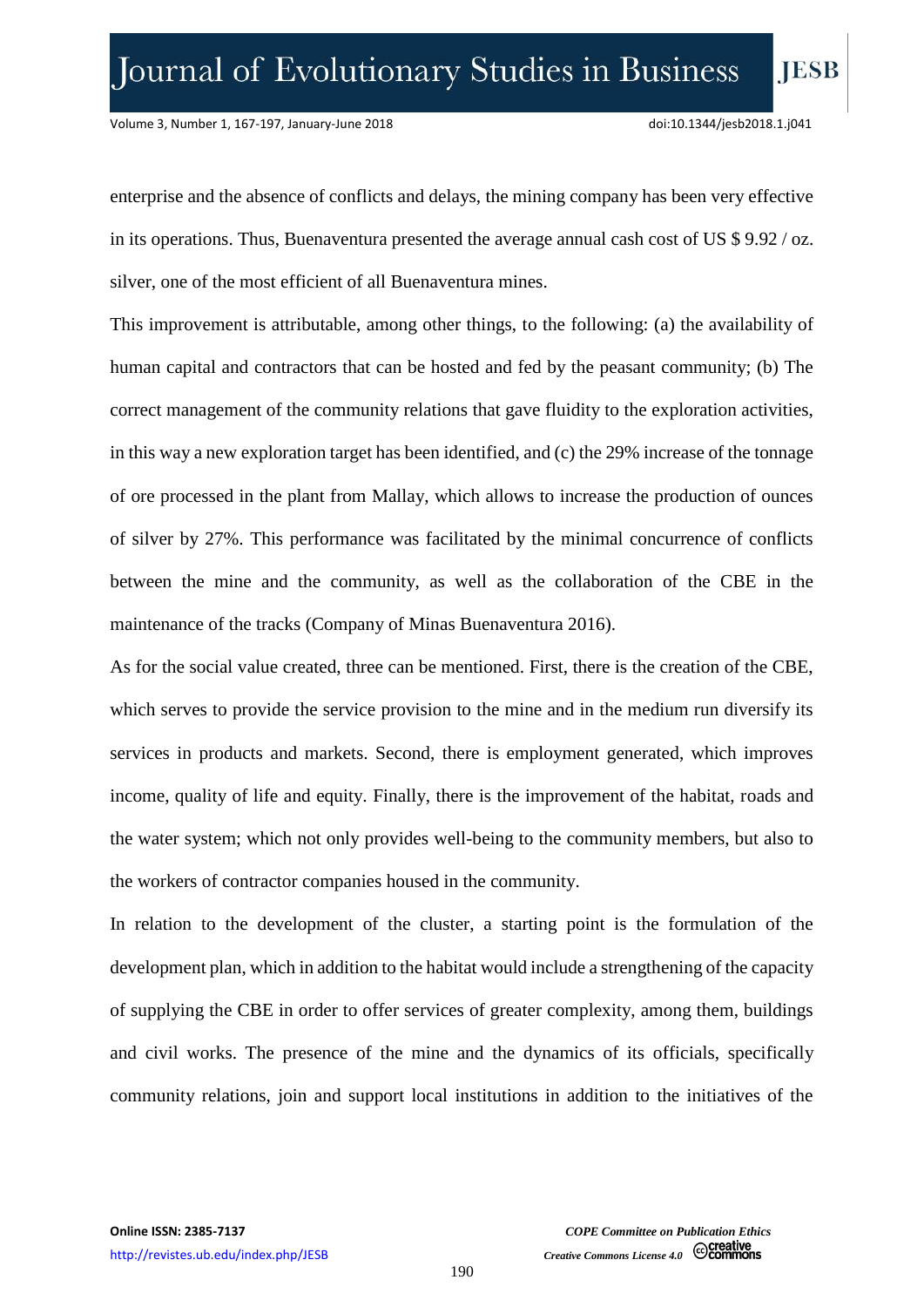mayor, the regional government, communities and neighboring mines, which will progressively mature the territorial cluster.

After the beginning of the operations of the CBE, the economic and social indicators of the community improved significantly, thus, the houses with water in their interior went from representing 19% to 60%; households with bathrooms increased from 3% to 61%, people without health insurance were reduced up to 53% and the population without work was reduced to 30%.

It could be affirmed that the benefits to the interior of the community were translated in improvement of the feminine employment and of the adult men, as well as in their indicators of infrastructure, health and employment, then the CBE developed an organizational learning that allowed them to acquire dynamic and organizational In terms of contributions to the rest of society, the CBE generated employment, more than 50% of its workers are foreigners, it also provided a quality supply to Buenaventura and is progressively doing so to neighboring communities.

Compared with other important communal companies in Peru, such as the Huaraucaca and Rancas CBE, unlike these, the Mallay CBE includes 100% of the community members of the peasant community, seeks to diversify into businesses outside the mining environment and has good corporate governance.

#### **Discussion**

The correct implementation of the shared value demands that the managers of the CBE know and adhere to this new vision. Thus, they would assume the necessary sponsor role of this strategy. In the case of Buenaventura, it is not perceived that the company integrates in key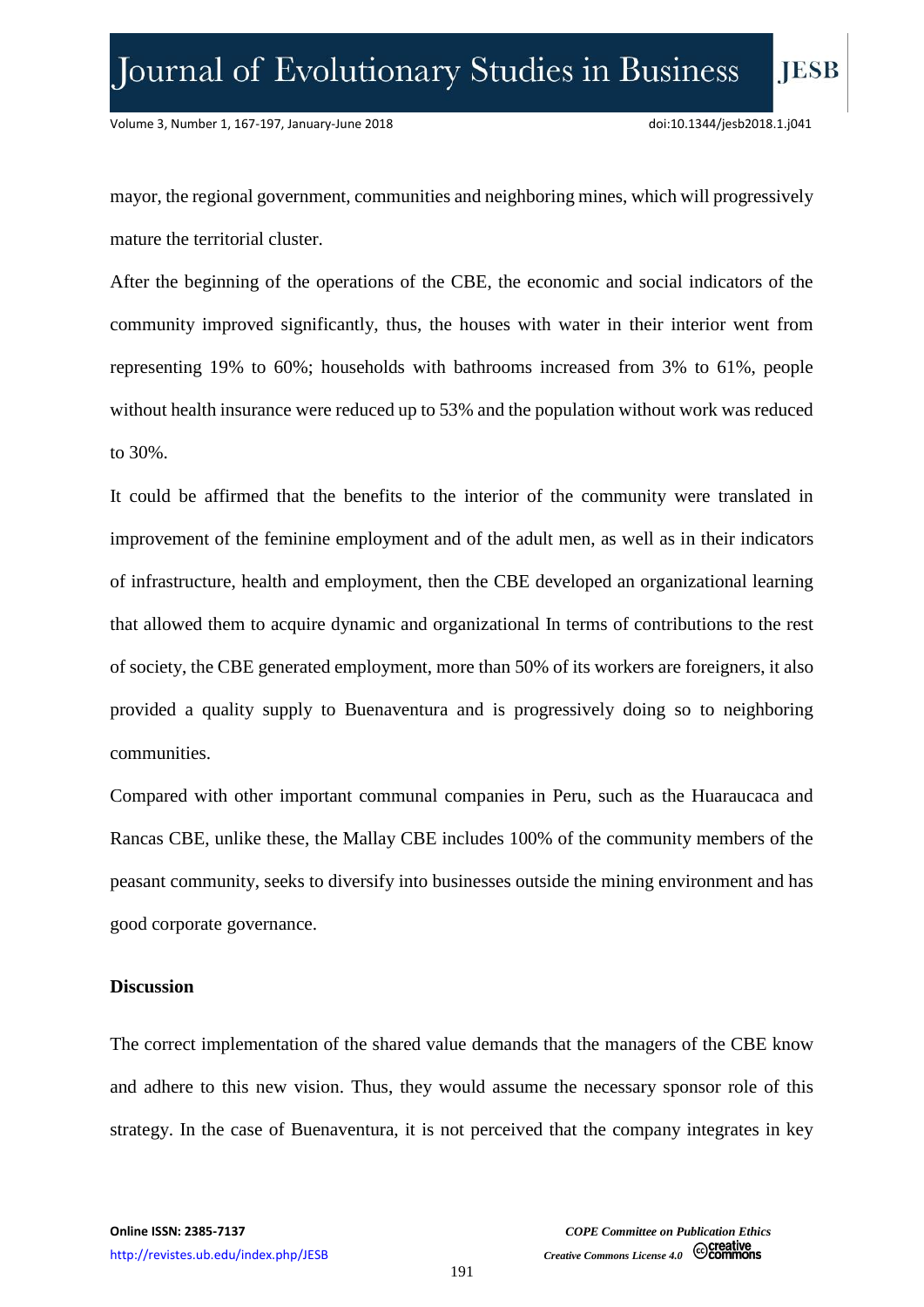processes the members of the peasant community. According to the review of the presented literature, this should be at the center of decisions.

Regarding the development of suppliers, there is no evidence of a specific program or project, as well as actions aimed at strengthening capacities and replacing suppliers by the communal enterprise. It distorts, in this context, possible maneuvers of intermediate controls of the mining company, which could obstruct these processes by specific questions.

Although the promoters of a major technical training institution for mining (CITEMIN) have close ties with the Mallayan community, no concrete efforts are being made to develop strong connections and define training activities. Likewise, there is no value relationship with universities and research centers, with the exception of a discreet contact with the UCSS, which allowed them to conduct agricultural soil studies and prepare a situational diagnosis. However, security, environment and community relations are adequately managed.

Furthermore, the CBE lacks the proactive and competitive leadership that leads the organization to negotiate with greater ambition services, technical assistance and technological transfers with the mine. However, the economic results achieved have been significant, allowing the redistribution of the surplus through training, social assistance, reinvestments and dividends. In addition, they have agreed a diversification plan for related sectors, such as works with heavy machinery and ecotourism as they have thermal springs on their land.

#### **Conclusion**

The Peruvian case of the relationship between peasant communities and extractive industries shows the collision of cultural and economic dimensions that conclude in social conflicts. These, on one hand, do not finish solving the shortcomings and poverty of the communities.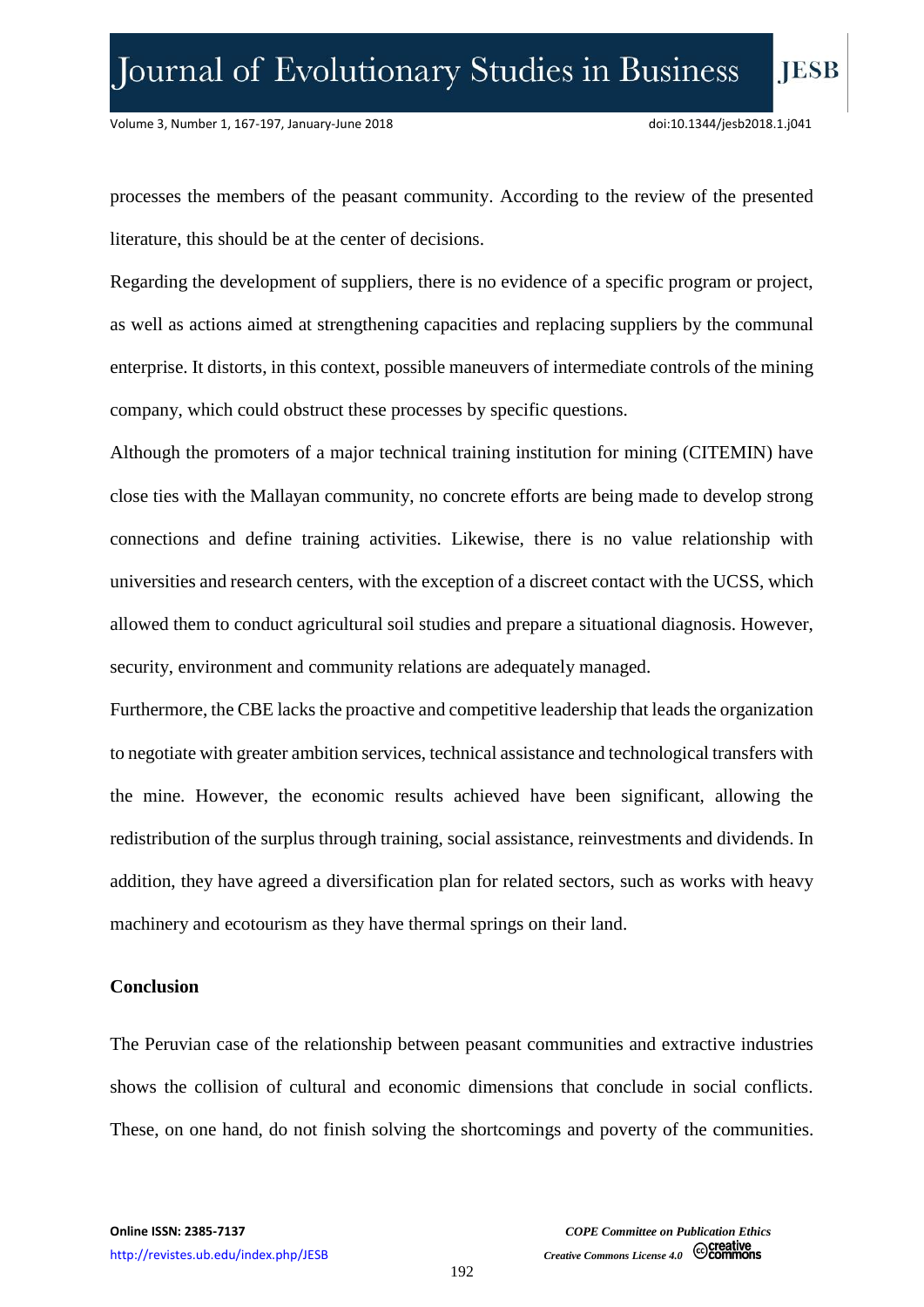On the other hand, they do not allow the realization of the business activity and, with it, the creation of economic value.

The shared value proposal, which puts the community at the center, evidences gaps and spaces for improvement in the relationship between companies and communities. This is not given from the perspective of philanthropy or the provision of a portion of the surplus. Rather, it presents itself by jointly building economic and social value, redesigning products and markets, redefining value chain productivity and creating or strengthening territorial clusters.

In the identification of a sustainable CBE model, this document advances knowledge about the organizational architecture of a CBE. The findings of this document show a sustainable performance of the CBE, while improving economic, social and environmental conditions in the Mallayan community. However, in the specific case it is noted that this sustainability depends in the short term on the intervention of external human capital, precisely because of the absence of this in the peasant community.

Given the local gaps, efforts must be made to find the right mix of community and external workers. Thinking for the medium and long term in closing training gaps through training and articulation with universities and training centers.

In the case of the Mallay CBE and Buenaventura mining company, it could be said that shared value initiatives were developed, through the generation of employment, the development of supply with the CBE and the improvement of Habitat, roads and water. In spite of this, the following tasks remain: (a) greater involvement of peasant community leaders with the strategy, (b) improving capacity building initiatives, and (c) endowing the CBE with an executive and operational level, that allows to propitiate and capitalize business in the relationship with the mining company, and even to diversify products and markets.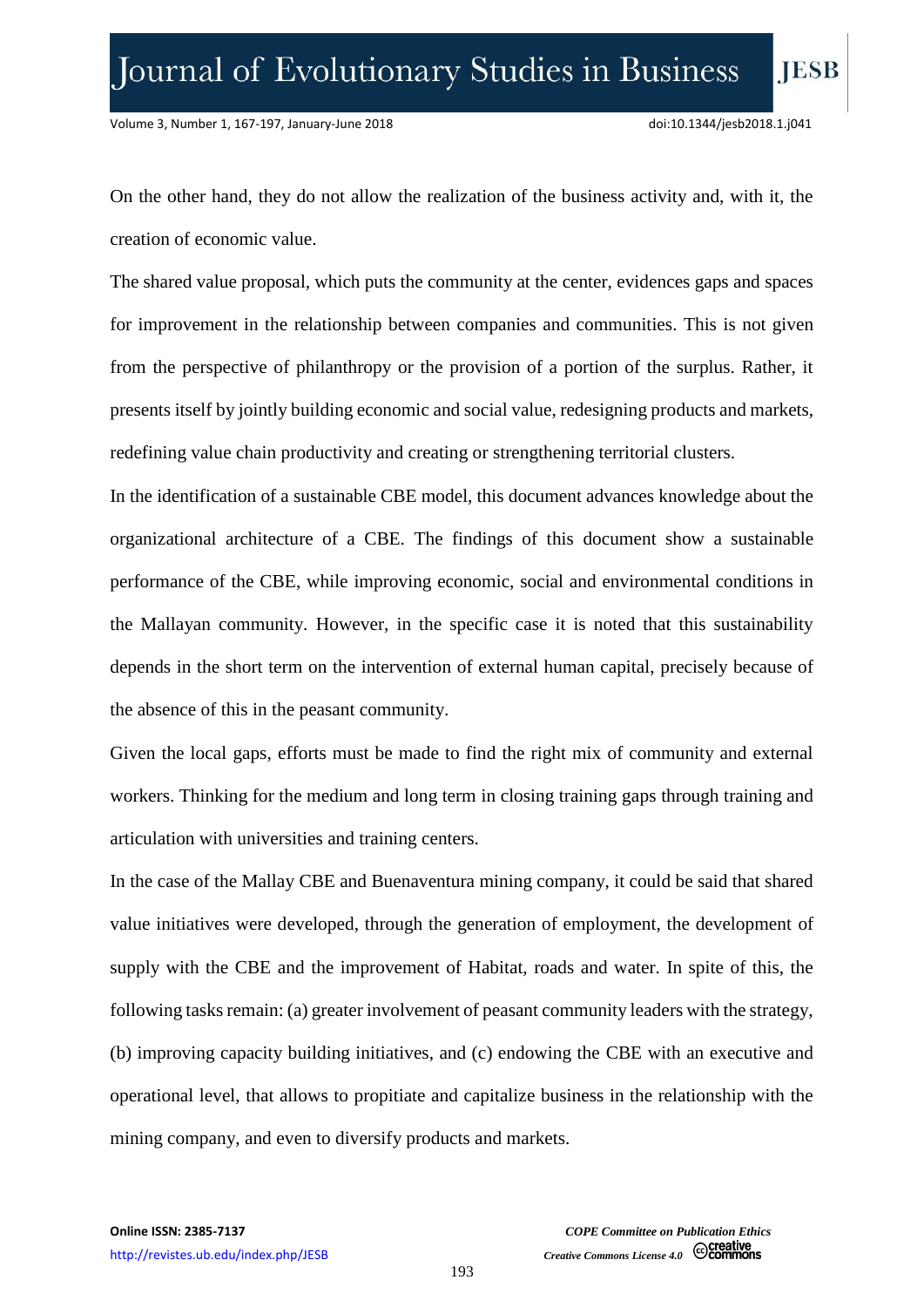On the possibilities of escalating the Mallayan experience, it is necessary to consider some critical aspects of success. First is the establishment of a CBE that includes the entire community and that implements a relevant surplus distribution policy. The second includes the training and synergistic work between the leaders of the peasant community and the CBE. The third is the installation of a culture that privileges performance, solidarity and innovation. Finally, there is the willingness of a mining company to create economic value through the creation of social value.

#### **References**

- Agle, Bradley, and Ronald Mitchell. 2008. "Introduction: Recent research and New Questions." *Business Ethics Quarterly* 18 (2): 153-59.
- Behre Dolbear. 2015. *Where to invest mining*. Denver: Behre Dolbear Group.
- Bertini, Marco, and John Gourville. 2012. "Pricing to Create Shared Value." *Harvard Business Review* 90:96-104. Accessed September 4, 2017.
- Brabeck, Peter. 2017*. Nestlé in society Creating Shared Value and meeting our commitments 2016*. Switzerland: Public Affairs.
- Collis, David, and Cynthia Montgomery. 2007. *Corporative strategy*. Madrid: McGraw Hill.
- Communal Enterprise of Mallay. 2010. *Statute of the Communal Enterprise of Mallay.* Oyon: CC Mallay.
- Company of Minas Buenaventura. 2016*. Annual report 2016*. Lima: CMB.
- Daily Management. 2016. SNMPE: Peru accounts for 21% of the world's silver reserves.
- Defensoría Del Pueblo. 2017*. Report on Social Conflicts No. 156*. Lima: Defensoría del Pueblo.
- Del Valle, Santiago. 2015. *Interference of costs and management in the shared value model.* Cordoba: National University of Cordoba.
- Diaz, Marcela. 2014. *Creation of Shared Value beyond Social Responsibility. A qualitative study*. Bogotá: International University of La Rioja.
- FAO. 2005. *Community-based commercial enterprise development for the conservation of biodiversity in Bwindi. World Heritage Site, Uganda*. Rome: Project report of the Forest Policy and Institution Service.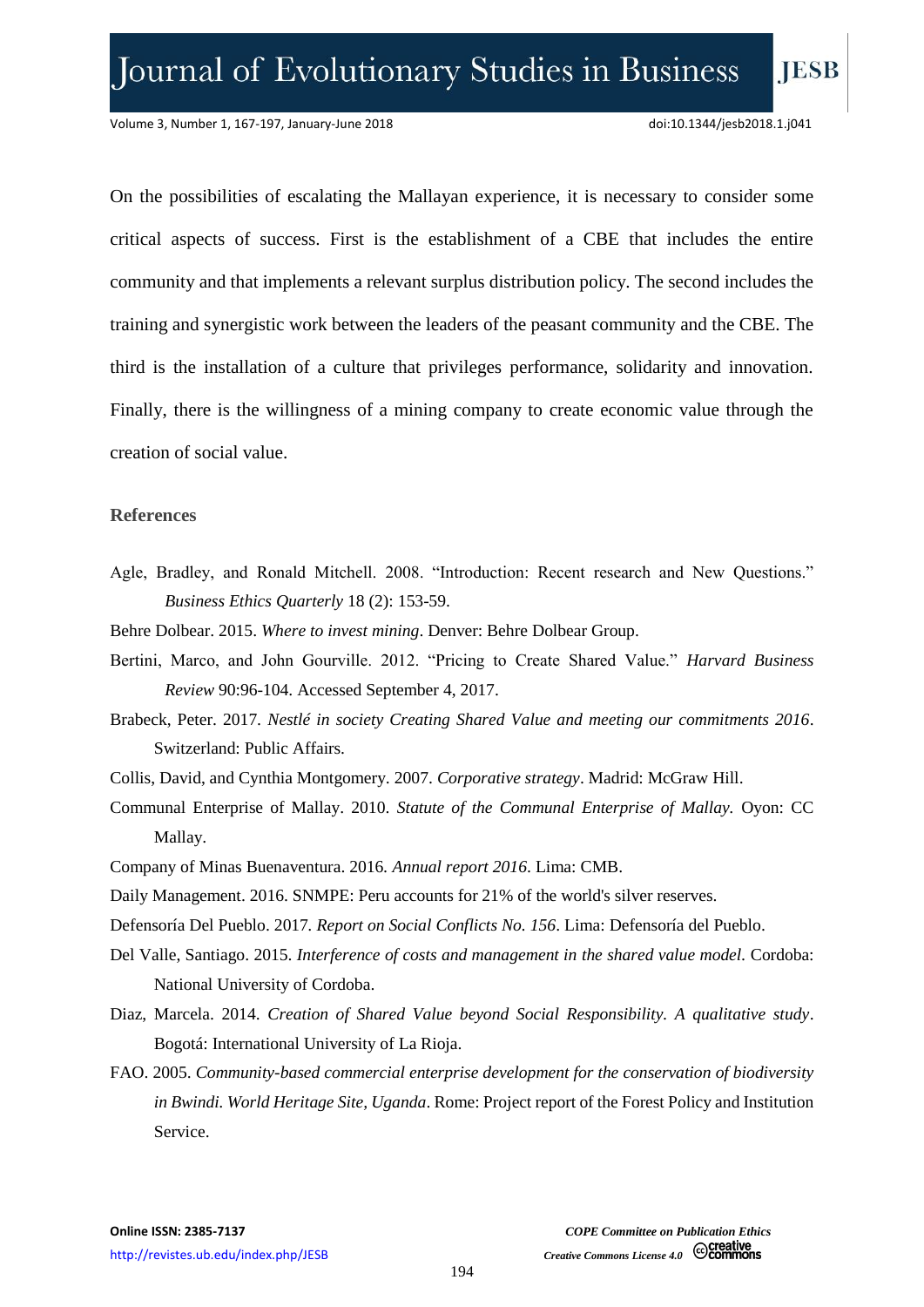# Journal of Evolutionary Studies in Business

Volume 3, Number 1, 167-197, January-June 2018 doi:10.1344/jesb2018.1.j041

- Figueroa, Ivan. 2016. *Creación de Valor en Comunidades Campesinas de Lima-Perú*. Madrid: Universidad Autónoma de Madrid.
- Gibbons, Robert, and John Roberts. 2012. *The handbook of organizational economics*. New Jersey: Princeton University Press.
- Greenwood, Royston, and Danny Miller. 2010. "Tackling design anew: Getting back to the heart of organizational theory." *Academy of Management Perspectives* 24:78-88. Accessed August 14, 2017. doi:10.5465/AMP.2010.24.4.3655970.
- Handy, Femida, Ram Cnaan, Ganesh Bhat, and Lucas Meijs. 2011. "Jasmine growers of coastal Karnataka: Grassroots sustainable community-based enterprise in India." *Entrepreneurship & Regional Development* 23:405-17. Accessed September 20, 2017. doi:10.1080/08985626.2011.580166.
- Hannan, Michael, and John Freeman. 1986. "Where do organizational forms come from?" *Sociological Forum* 1:50-72. Accessed August 15, 2017. doi:10.1007/BF01115073.
- Humphries, Shoana, Thomas Holmes, Karen Kainer, Carlos Koury, Edson Cruz, and Rosana Rocha. 2012. "Are community-based forest enterprises in the tropics financially viable? Case studies from the Brazilian Amazon." *Ecological Economics* 77:62-73. Accessed July 29, 2017. doi:10.1016/j.ecolecon.2011.10.018.
- Institute of the Common Good. 2016. *Communal Lands: More Than Preserving the Past is Ensuring the Future: The State of Indigenous Communities in Peru*. Lima: Institute of the Common Good.
- Jackson, Taylor, and Kenneth Green. 2017. *Survey of mining companies 2016*. Vancouver: Fraser Institute.
- Knudsen, Thorbjorn, and Bo Erikson. 2002. *The Architecture of New Organizational Forms*. Denmark: University of Southern Denmark.
- Law 24656/1987. General Law of Peasant Communities. Congress of the Republic of Peru.
- Law 26505/1995. Law of private investment in the development of economic activities in the lands of the national territory and of the peasant and native communities. Congress of the Republic of Peru.
- Manyara, Geoffrey, and Elen Jones. 2007. "Community-based tourism enterprises development in Kenya: An exploration of their potential as avenues of poverty reduction." *Journal of Sustainable Tourism* 15:628-44. Accessed September 10, 2017. [doi:10.2167/jost723.0.](http://dx.doi.org/10.2167/jost723.0)
- Ministry of Energy and Mines. 2016*. Annual Report 2016 Statistical Bulletin subsector mining*. Lima: MTC.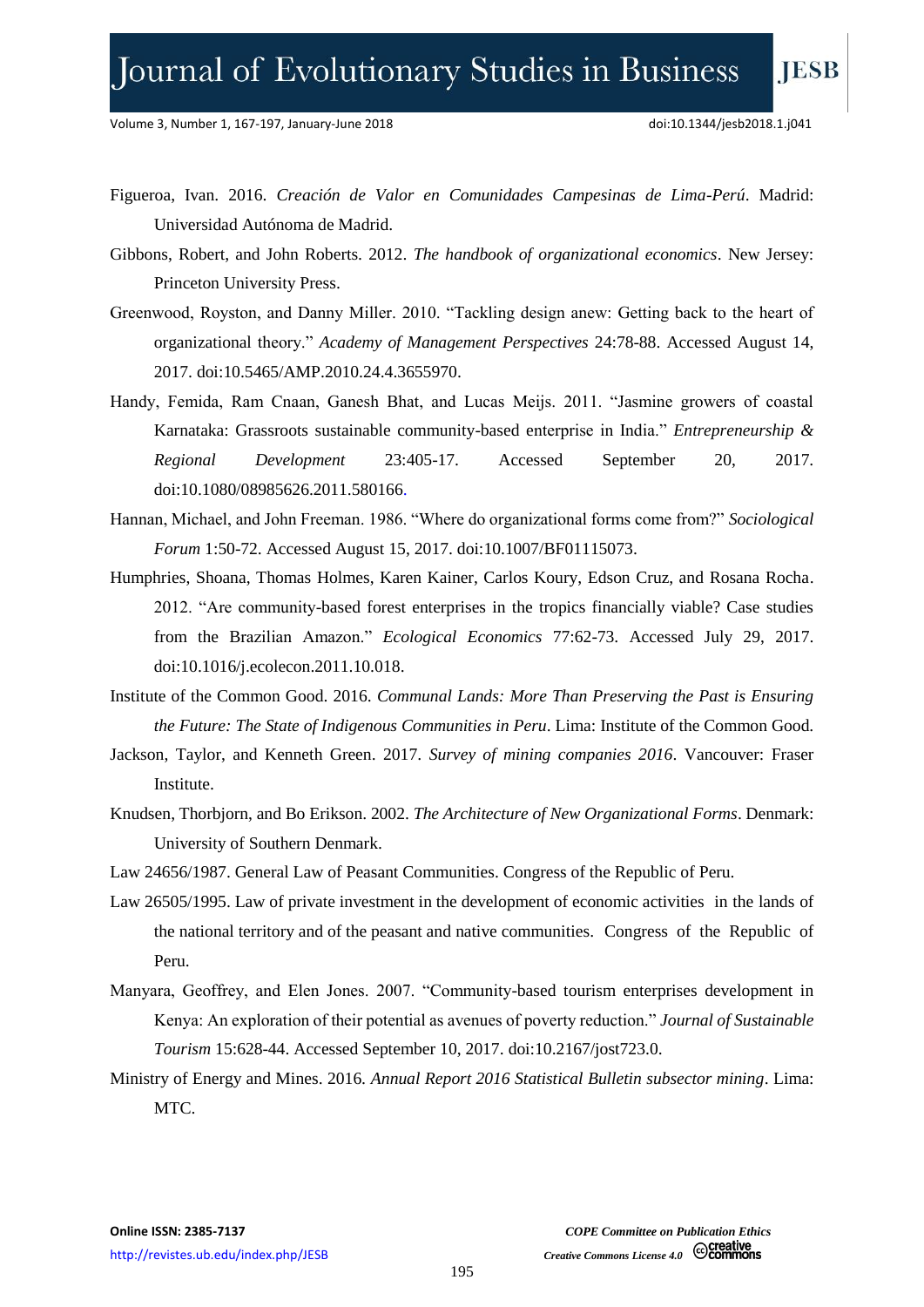- Mitchell, Ronald, Bradley Agle, and Donna Wood. 1997. "Toward a Theory of Stakeholder Identification and Salinity: Defining the Principle of Who and What Really Counts." *Academy of Management Review* 22 (4): 853-86.
- Muñoz, William. 2012. *The entrepreneurship of peasant communities near mining units*. Genova: Universita degli Studi di Genova.
- Mutis, Gustavo. 2011. *Shared Value, a high impact business strategy*. Bogotá: Liderazgo y Gestión
- National Institute of Statistics and Informatics (INEI). 2016. *Evolution of monetary poverty 2009-2015*. Lima: INEI.
- National Society of Mining, Oil and Energy. 2016. *Peru mining sector*. Lima: National Society of Mining, Oil and Energy.
- Orozco-Quintero, Alejandra, and Iain Davidson-Hunt. 2010. "Community-based enterprises and the commons: the case of San Juan Nuevo Parangaricutiro." *International Journal of the Commons* 4:8–35. Accessed July 29, 2017. doi:10.18352/ijc.138.
- Peredo, Ana, and James Chrisman. 2006. Toward a Theory of Community-Based Enterprise." *Academy of Management Review* 31(2):309-28.
- Porter, Michael. 1998. "Clusters and the New Economics of Competition." *Harvard Business Review* 76:77-90. Accessed August 23, 2017.
- Porter, Michael, and Mark Kramer. 2006. "Strategy and society: the link between competitive advantage and corporate social responsibility." *Harvard Business Review* 84:78-92. Accessed September 2, 2017.
- Porter, Michael, and Mark Kramer. 2011. "Creating Shared Value: How to reinvent capitalism and unleash a wave of innovation and growth." *Harvard Business Review* January-February.
- Price Waterhouse & Cooper [PWC]. 2016. *PWC Mining Survey 2016 - Perceptions on risks and opportunities of investing in Peru's mining sector*. Peru: PricewaterhouseCoopers.
- Puranam, Phanish, Oliver Alexy, and Markus Reitzig. 2014. "What's "new" about new forms of organizing?" *Academy of Management Review* 39:162-80. doi:10.5465/amr.2011.0436
- Sachs, Jeffrey. 2008. "The essence of corporate social responsibility is that companies make their technologies available to those who can benefit from them." *Harvard Deusto Business Review*.
- Shank, John, and Vijay Govindarajan. 1995. *Strategic Cost Management. The new tool to develop a competitive advantage.* Madrid: Editorial Norma.
- Shared Value Initiative. 2014. *Shared Value in Chile - Increasing the Competitiveness of the Private Sector Solving Social Problems*. Concepción: Universidad del Desarrollo.